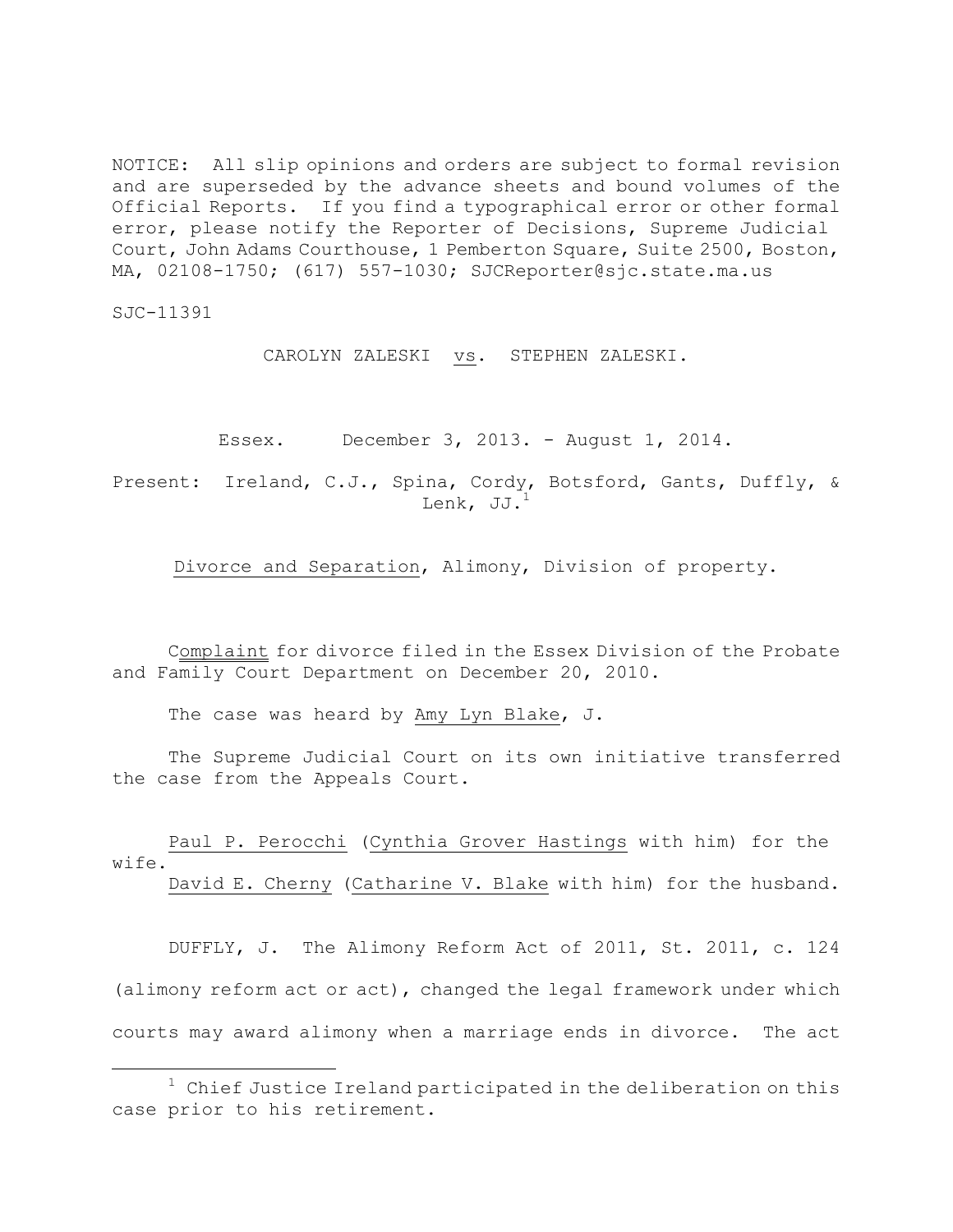created four categories of alimony: "[g]eneral term alimony," "[r]ehabilitative alimony," "[r]eimbursement alimony," and "[t]ransitional alimony," and placed durational limits on the length of time alimony may be paid absent specific extenuating circumstances as found by a judge before the statutory period expires. See G. L. c. 208, §§ 48-52. We are asked to decide in this case of first impression whether a Probate and Family Court judge abused her discretion in determining that rehabilitative alimony, with its presumptive five-year payment period, was the appropriate form of alimony to be ordered, rather than general term alimony, which, based on the length of the parties' marriage, would have permitted alimony payments to continue for thirteen years.

In December, 2010, Carolyn Zaleski (wife) filed a complaint for divorce from Stephen Zaleski (husband) on the ground of an irretrievable breakdown of the marriage. Following trial, judgment entered granting a divorce nisi on the basis of irretrievable breakdown of the marriage, see G. L. c. 208, § 1B, awarding rehabilitative alimony to the wife, dividing the marital assets, and incorporating a stipulation of the parties regarding the custody and education of their two children. The wife appealed, and we transferred the case to this court on our own motion.

The wife challenges that portion of the judgment ordering the husband to pay rehabilitative alimony rather than general term

2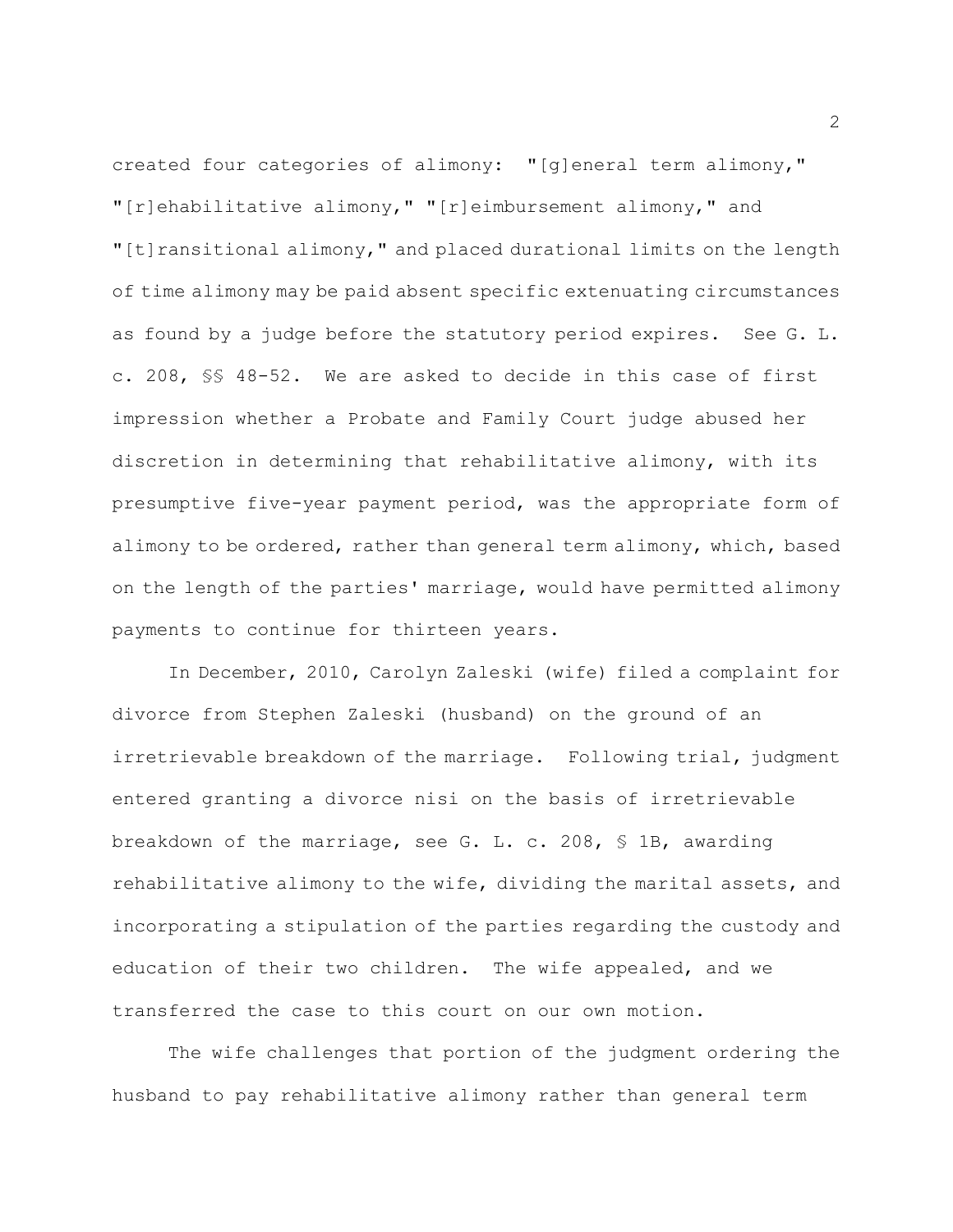alimony. She also challenges the judge's exclusion of the husband's bonus income from the calculation of the amount of the alimony award; the requirement that she maintain policies of term and whole life insurance as security for her obligations under the divorce judgment; and the division of marital assets, including the allocation of marital debt. We conclude that it was not an abuse of discretion to award rehabilitative alimony, and that the allocation of debt and division of property between the parties was warranted by the evidence. Nonetheless, we remand for further proceedings based on our determination that it was error not to include all of the husband's income in the calculation of the amount of alimony, and that there was no basis in the judge's findings to require the wife to maintain life insurance policies as security.

Background. We draw our summary of the facts from the judge's written findings of fact. The parties were married on October 15, 1994, in Massachusetts. At the time of trial, the wife was forty-five years old and the husband was forty-eight years old.<sup>2</sup> They have two children, both of whom attend private schools; at the time of trial, their daughter was a sophomore in high school and their son was in the eighth grade. The parties are in agreement that their son should also attend a private high school. In June, 2011, the

 $2$  The trial took place over three nonconsecutive days from January 31, 2012, to March 6, 2012.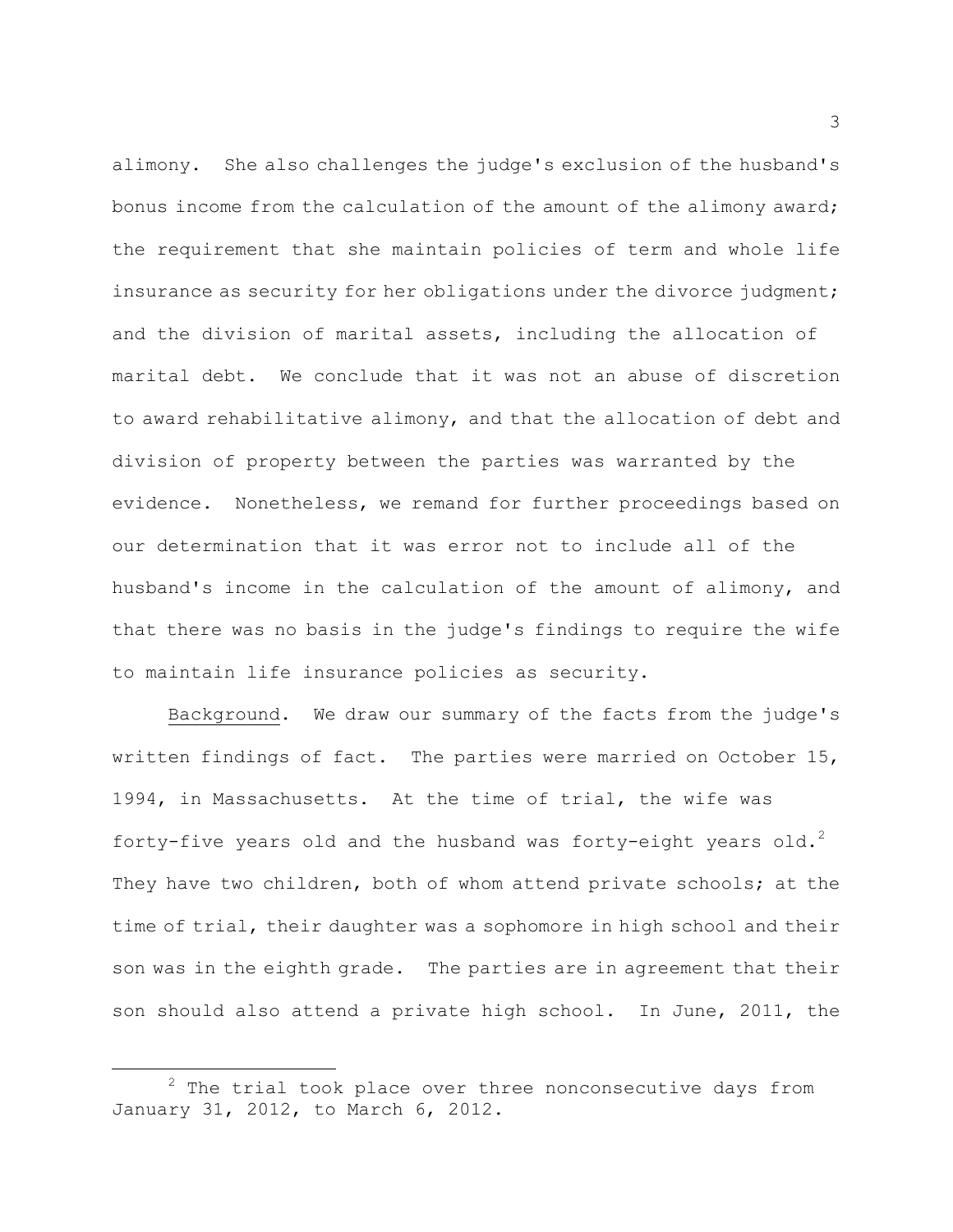parties agreed to a temporary parenting arrangement under which the children resided in the marital home continuously and the parties moved in and out of the marital residence to accommodate each party's scheduled time with the children. $3$  The complaint for divorce was served on the husband in February,  $2011.^4$ 

The judgment of divorce ordered the husband to pay the wife rehabilitative alimony in the amount of \$11,667 per month for five years; this amount is thirty-five per cent of the husband's annual base salary of  $$400,000.^5$  A stipulation of the parties that provided for shared legal and physical custody of the children was

 $3$  Pursuant to this "nesting arrangement," as described by the parties, when a party was not residing in the marital home with the children, that party lived in a shared apartment that was maintained by the parties for this purpose.

<sup>&</sup>lt;sup>4</sup> This was a marriage of approximately sixteen years and four months under the definition of "[l]ength of marriage" in G. L. c. 208, § 48 (defining "length of marriage" as "the number of months from the date of legal marriage to the date of service of a complaint . . . for divorce").

 $5$  Alimony was to be paid by the husband in monthly instalments commencing on July 1, 2012, and terminating on the earliest of July 1, 2017, the remarriage of the wife, or the death of either party. For State and Federal income tax purposes, the alimony payments were deductible by the husband, and included as taxable income to the wife. See Holmes v. Holmes, 467 Mass. 653, 655 n.2 (2014). The husband was ordered to maintain his then-current medical, dental, and vision insurance for the benefit of the children until their emancipation, and for the wife so long as she was eligible for coverage under the terms of his employer-sponsored insurance coverage. In the event of an additional cost to the husband to insure the wife, the wife was to be responsible for such cost. Each party was responsible for his or her own uninsured medical and dental expenses.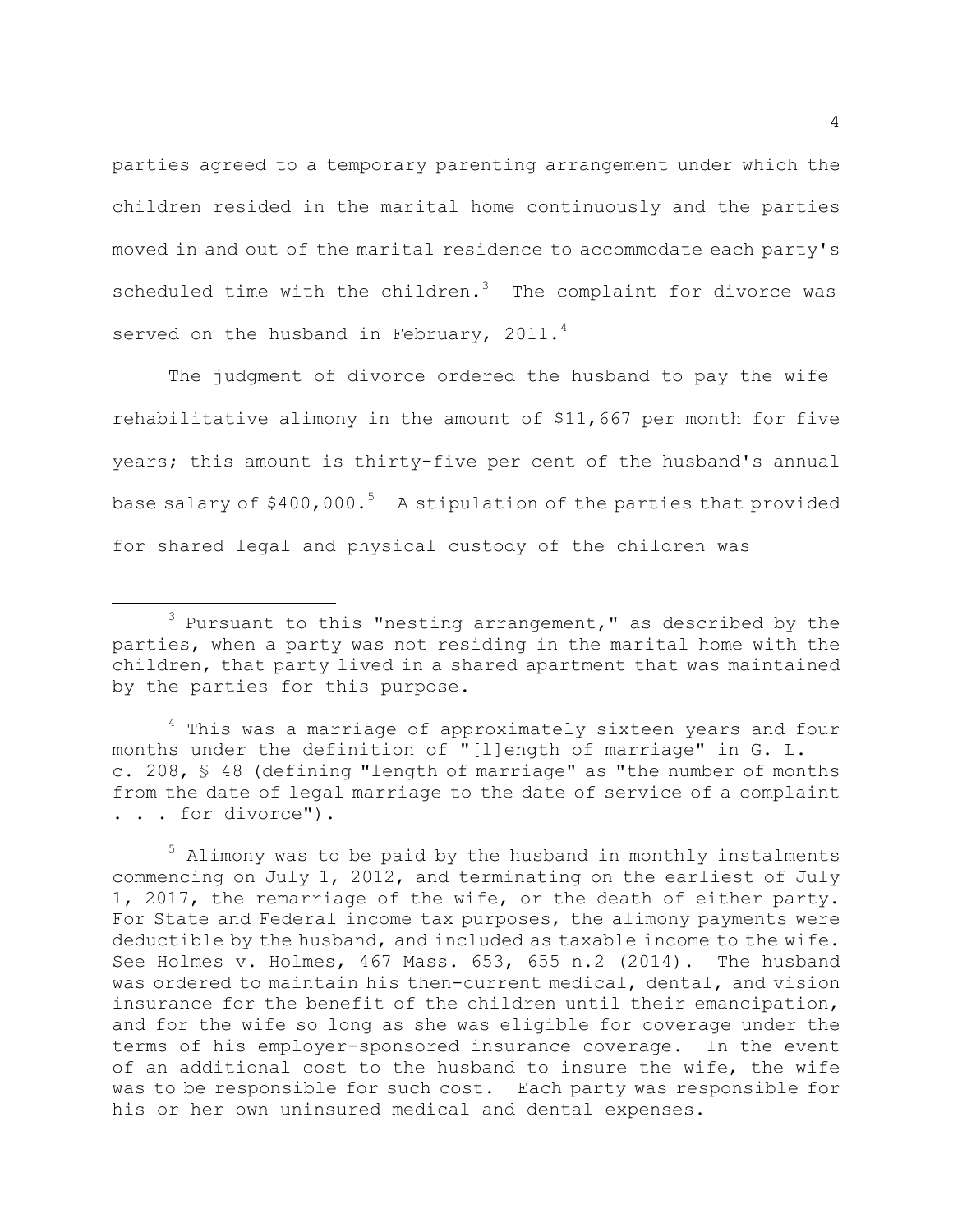incorporated in the judgment; the judge ordered that neither was to pay child support "at this time." The judgment further provided that the husband shall be solely responsible for the children's private school tuition and expenses, and that the parties shall share equally the cost of the children's extracurricular and enrichment activities and their uninsured medical and dental costs. $^{6}$  In addition, the judgment required both parties to maintain life insurance coverage as it existed at the time of trial as security for their obligations; allocated responsibility for certain joint indebtedness; ordered that each party will have responsibility for liabilities standing in his or her own name; and provided for a division of assets, including a payment from the husband to the wife in the amount of \$27,466, "[i]n order to equalize the division."<sup>7</sup>

Discussion. 1. Statutory framework. Because there was no alimony jurisdiction at common law, "the power to grant alimony was

 $6$  No provision was made for payment of the children's future college tuition and expenses. See Passemato v. Passemato, 427 Mass. 52, 54 (1998) ("as a general rule, support orders regarding the future payment of post-high school educational costs are premature and should not be made").

 $<sup>7</sup>$  The judgment ordered that the wife transfer her interest in</sup> the marital home to the husband, and required that the husband refinance the existing mortgage and pay to the wife the sum of \$161,432, an amount equal to one-half of the equity in the home. The judgment also ordered that certain bank accounts, investment accounts, and retirement accounts standing in the individual name of a party would remain that party's property. The husband's Merrill Lynch 401(k) account and Fidelity Investments individual retirement account were to be divided equally.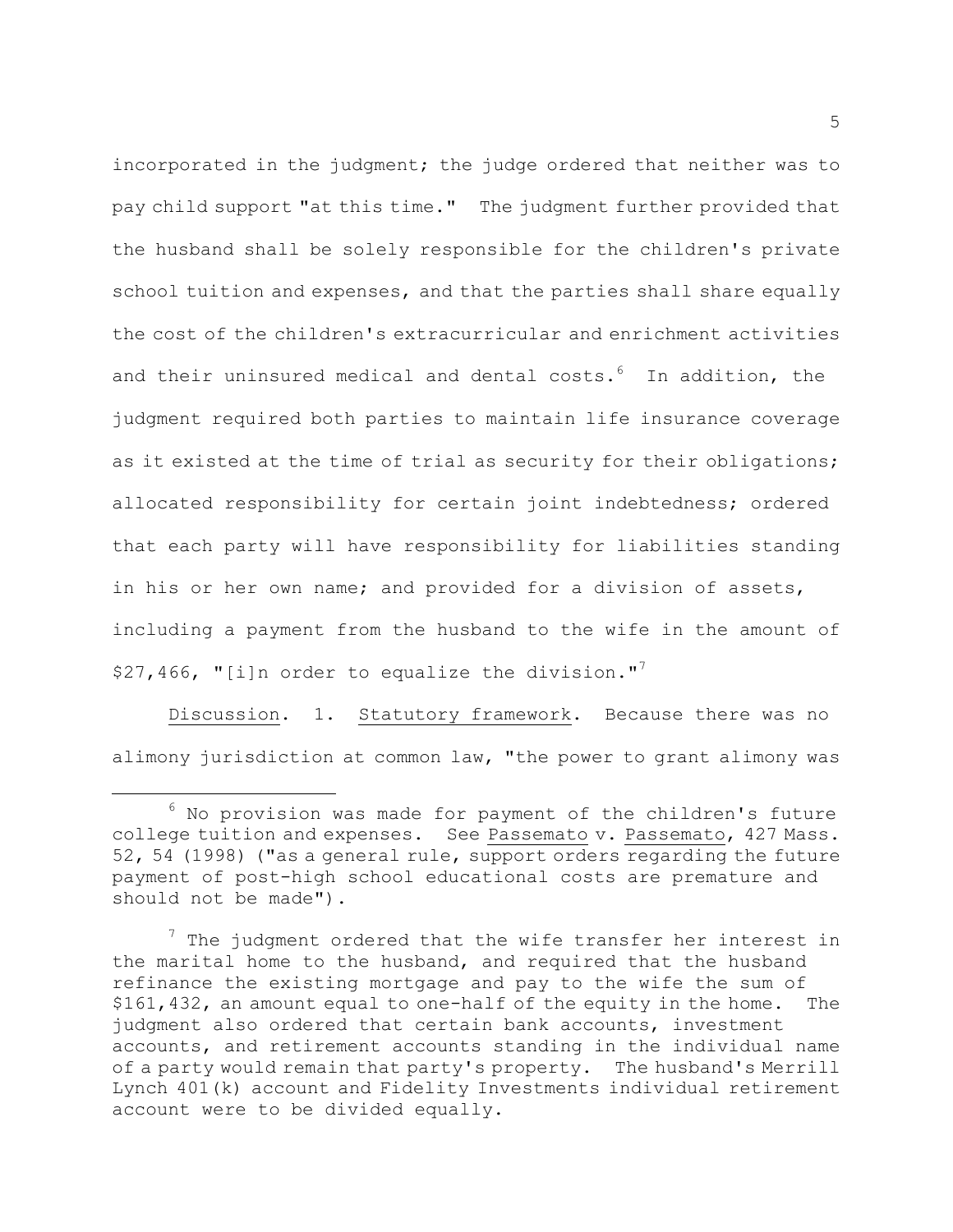wholly statutory." Gottsegen v. Gottsegen, 397 Mass. 617, 621-624 (1986). <sup>8</sup> The courts' authority to grant alimony has been set forth in G. L. c. 208, § 34. As noted, the alimony reform act of 2011 added new provisions to c. 208, creating four categories of alimony; only rehabilitative and general term alimony are at issue here. $9$  Both require that a judge consider the factors set forth in G. L. c. 208,

<sup>9</sup> The other two forms of alimony are reimbursement and transitional alimony. Reimbursement alimony is defined as

"the periodic or one-time payment of support to a recipient spouse after a marriage of not more than [five] years to compensate the recipient spouse for economic or noneconomic contribution to the financial resources of the payor spouse, such as enabling the payor spouse to complete an education or job training."

G. L. c. 208, § 48. Reimbursement alimony terminates on the death of the recipient or on a date certain; once ordered, modification of reimbursement alimony is prohibited and income guidelines, applicable to all other forms of alimony, do not apply. G. L. c. 208,  $\frac{1}{5}$  51 (a) - (c).

Transitional alimony is defined as:

 $\overline{a}$ 

"the periodic or one-time payment of support to a recipient spouse after a marriage of not more than [five] years to transition the recipient spouse to an adjusted lifestyle or location as a result of the divorce."

G. L. c. 208, § 48. Transitional alimony terminates on the death of the recipient or a date certain "that is not longer than [three] years from the date of the parties' divorce." G. L. c. 208, § 52. The statute prohibits modification or extension of transitional alimony, which, once ordered, may not be replaced with another form of alimony. Id.

 $8$  The courts' statutory authority to award alimony has existed in the Commonwealth since 1786. See St 1785, c. 69.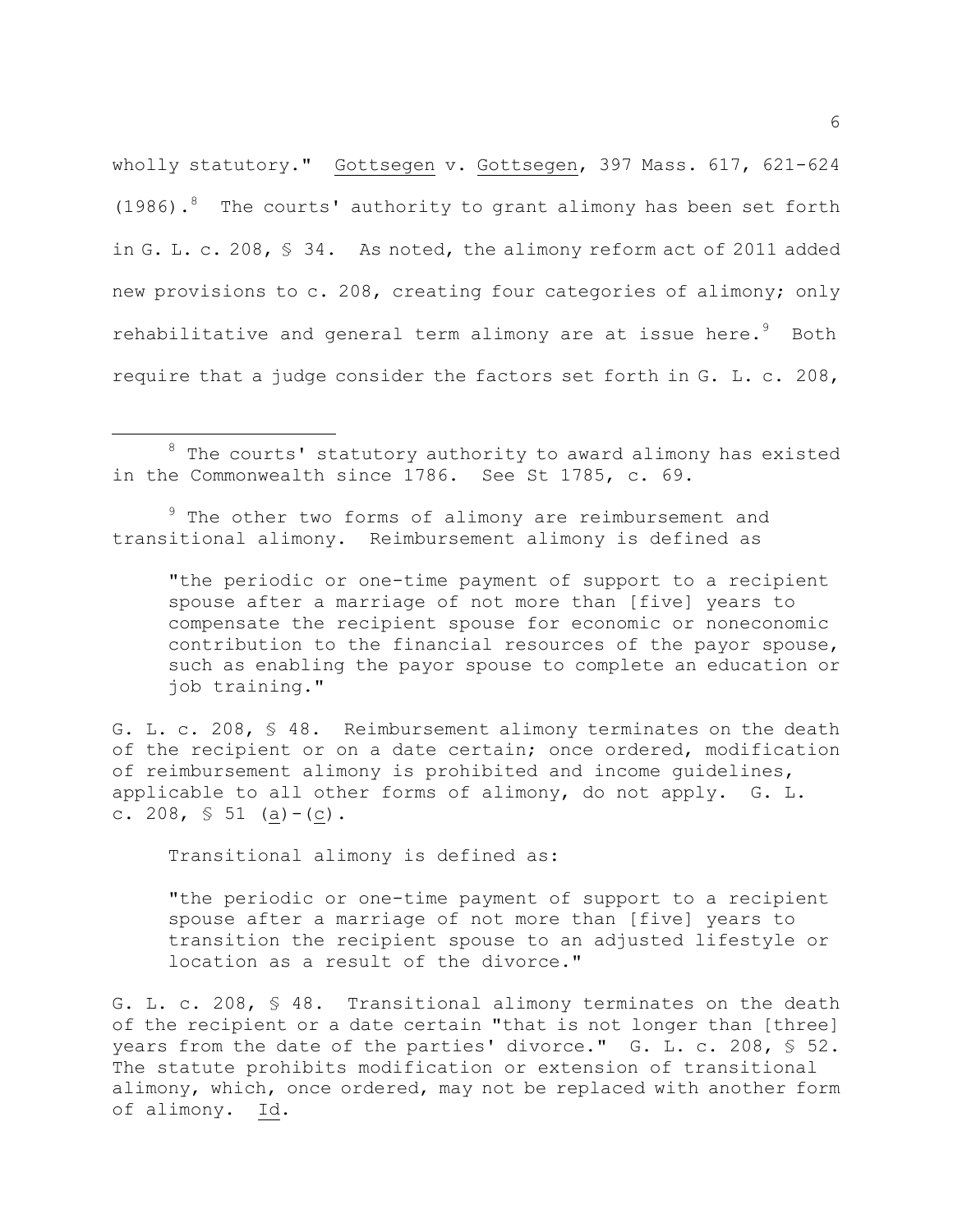## § 53, in deciding the appropriate form of alimony:

"the length of the marriage; age of the parties; health of the parties; income, employment and employability of both parties, including employability through reasonable diligence and additional training, if necessary; economic and non-economic contribution of both parties to the marriage; marital lifestyle; ability of each party to maintain the marital lifestyle; lost economic opportunity as a result of the marriage; and such other factors as the court considers relevant and material."

G. L. c. 208, § 53 (a). These factors also are to be considered in determining the amount of alimony to be awarded. Id. In sum, the primary differences between rehabilitative and general alimony relate to the initial term limits set forth in the act and the standard by which the term of alimony may be extended.

Rehabilitative alimony is defined as "the periodic payment of support to a recipient spouse who is expected to become economically self-sufficient by a predicted time, such as, without limitation, reemployment; completion of job training; or receipt of a sum due from the payor spouse under a judgment." G. L. c. 208, § 48. The alimony reform act provides, among other things, that "[r]ehabilitative alimony shall terminate upon  $\ldots$  . the occurrence

of a specific event in the future, " G. L. c. 208, § 50 (a),  $^{10}$  but also

<sup>&</sup>lt;sup>10</sup> General Laws c. 208, § 50 ( $\underline{a}$ ), provides in full:

<sup>&</sup>quot;Rehabilitative alimony shall terminate upon the remarriage of the recipient, the occurrence of a specific event in the future or the death of either spouse; provided, however, that the court may require the payor to provide reasonable security for payment of sums due to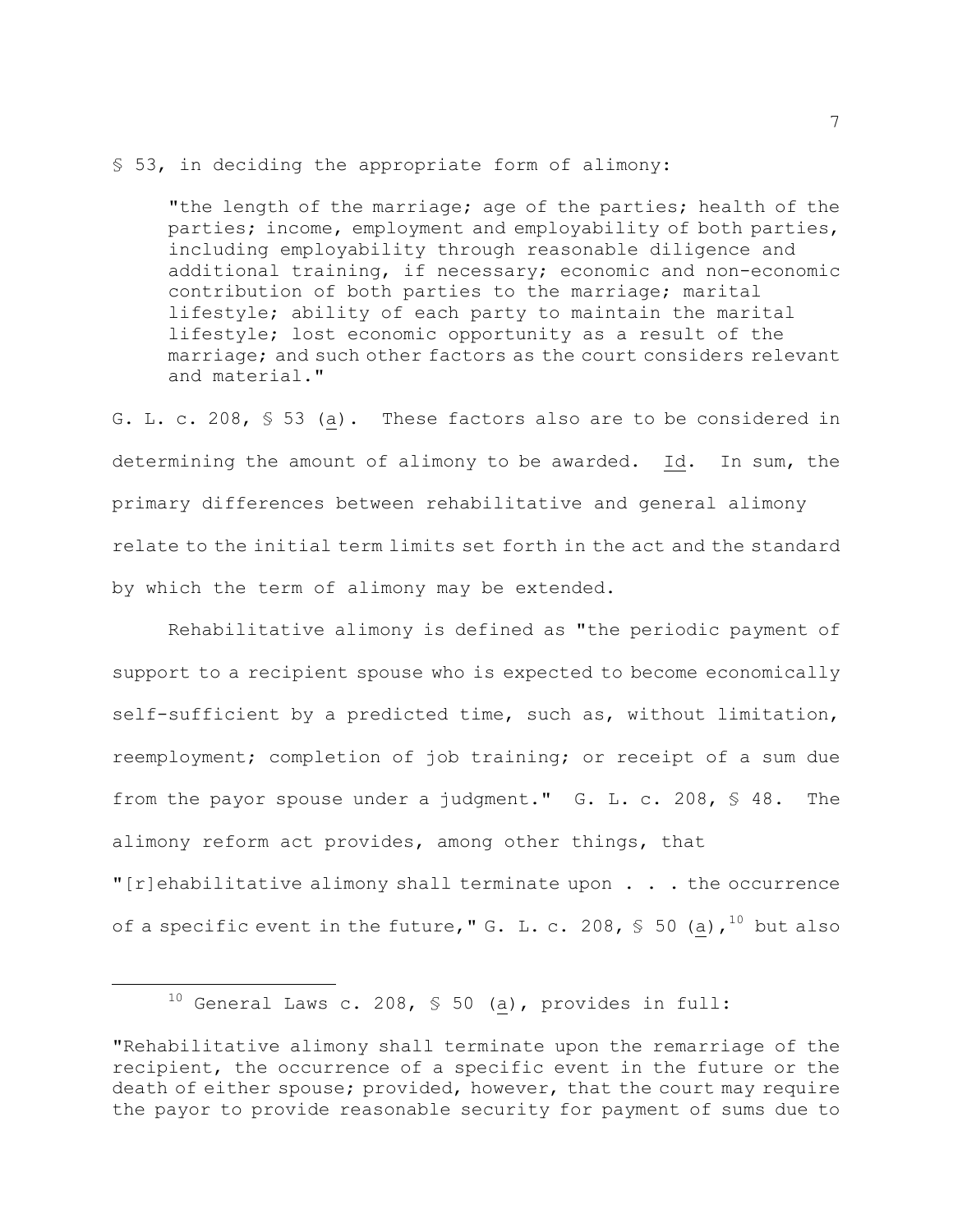that the alimony term shall not exceed five years. G. L. c. 208, § 50 (b). Extension of the term is authorized, however, on a showing of compelling circumstances that "unforeseen events prevent the recipient spouse from being self-supporting at the end of the term with due consideration to the length of the marriage, [and] the court finds that the recipient tried to become self-supporting." G. L. c. 208,  $\sqrt{5}$  50 (b).<sup>11</sup> The amount of alimony may be modified during the term "upon material change of circumstance." G. L. c. 208, § 50 (c). By contrast, general term alimony is defined as "the periodic payment of support to a recipient spouse who is economically dependent." G. L. c. 208, § 48. Payments continue, subject to durational time limits established by the act that depend upon the length of the marriage; here, general alimony would have entitled the wife to support payments of up to approximately thirteen years.<sup>12</sup>

the recipient in the event of the payor's death during the alimony term."

 $11$  General Laws c. 208, 50 (b), provides:

 $\overline{a}$ 

"The alimony term for rehabilitative alimony shall be not more than [five] years. Unless the recipient has remarried, the rehabilitative alimony may be extended on a complaint for modification upon a showing of compelling circumstances in the event that: (1) unforeseen events prevent the recipient spouse from being self-supporting at the end of the term with due consideration to the length of the marriage; (2) the court finds that the recipient tried to become self-supporting; and (3) the payor is able to pay without undue burden."

 $12$  Because this was a marriage of approximately sixteen years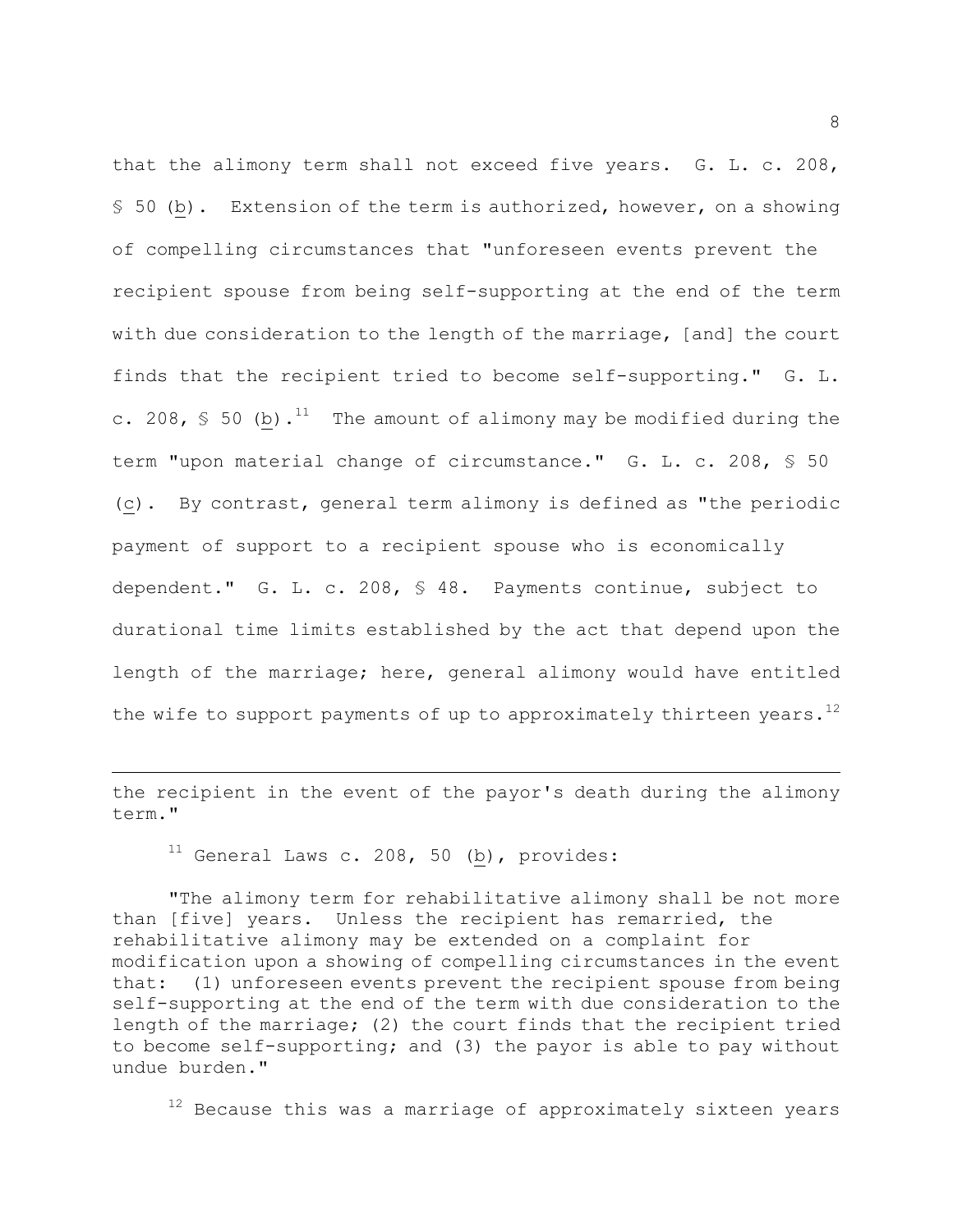See G. L. c. 208, § 49. General term alimony can be extended for "good cause" if there has been a material change in circumstances and the reasons are supported by "clear and convincing evidence." G. L. c. 208, § 49 (f) (2).

We turn to a consideration whether the judge's findings in this case reflect that she considered the mandatory factors when determining the appropriate form of alimony, and whether those findings support her conclusion that the wife should receive rehabilitative alimony. We then consider whether the findings support the judge's determination regarding the amount of the alimony award.

2. Standard of review. A judge has broad discretion when awarding alimony under the statute. Heins v. Ledis, 422 Mass. 477, 480-481 (1996).<sup>13</sup> In reviewing both the form and the amount of an

and four months, see note 4, supra, the durational period of general term alimony is governed by G. L. c. 208, § 49 (b) (4), which provides:

 $\overline{a}$ 

"If the length of the marriage is [twenty] years or less, but more than [fifteen] years, general term alimony shall continue for not longer than [eighty] per cent of the number of months of the marriage."

<sup>13</sup> The legislative history clearly shows that the broad discretion judges historically have had in making awards of alimony was not affected by the Alimony Reform Act of 2011, St. 2011, c. 124 (alimony reform act). Indeed, the Legislature appears to have viewed the creation of the four categories of alimony as providing greater discretion to judges. A senator speaking in support of the bill that would become the alimony reform act stated, "Under this bill, people are provided with the ability to plan for their future.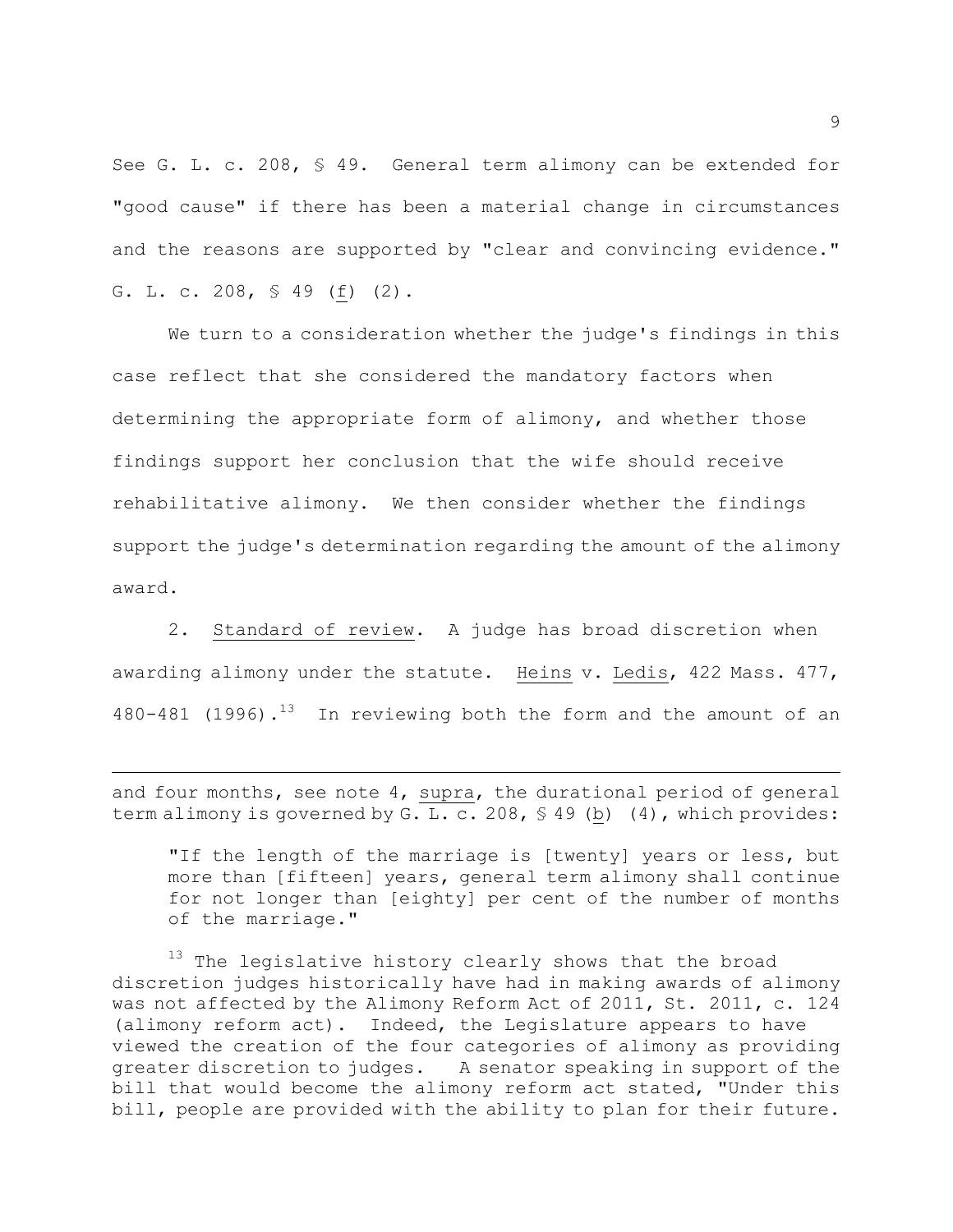award of alimony, we examine a judge's findings to determine whether the judge considered all of the relevant factors under G. L. c. 208, § 53 (a), and whether the judge relied on any irrelevant factors. Cf. Baccanti v. Morton, 434 Mass. 787, 790 (2001) (reviewing factors under G. L. c. 208, § 34, regarding division of marital property). "[I]t is important that the record indicate clearly that the judge considered all the mandatory statutory factors," Rice v. Rice, 372 Mass. 398, 401 (1977), and that the reason for her conclusion is apparent in her findings. Heins v. Ledis, supra at 481. "A judgment will not be disturbed on appeal unless "plainly wrong and excessive." Id., quoting Pare v. Pare, 409 Mass. 292, 296 (1991).

3. Rehabilitative alimony. a. Mandatory factors. A judge has discretion in deciding whether to award rehabilitative alimony rather than general term alimony, so long as she has given appropriate

They are provided with clear guidance. We still need discretion for judges." See State House News Service (Senate Sess.), July 28, 2011 (statement by Senator Cynthia S. Cream). And in floor debates prior to adoption of the alimony reform act, a representative stated, "We create[d] several forms of alimony. . . . [The bill] gives judges the ability to do things they can't do now." See State House News Service (House Sess.), July 20, 2011 (statement by Representative John V. Fernandes prior to vote to engross 2011 Senate Doc. No. 665). See also State House News Service, Sept. 25, 2011 ("The bill lays out for the first time in state law specific guidelines on the levels and duration, amount and form of payments to former spouses. Reform advocates say the bill will give judges more discretion on when and how much alimony to award").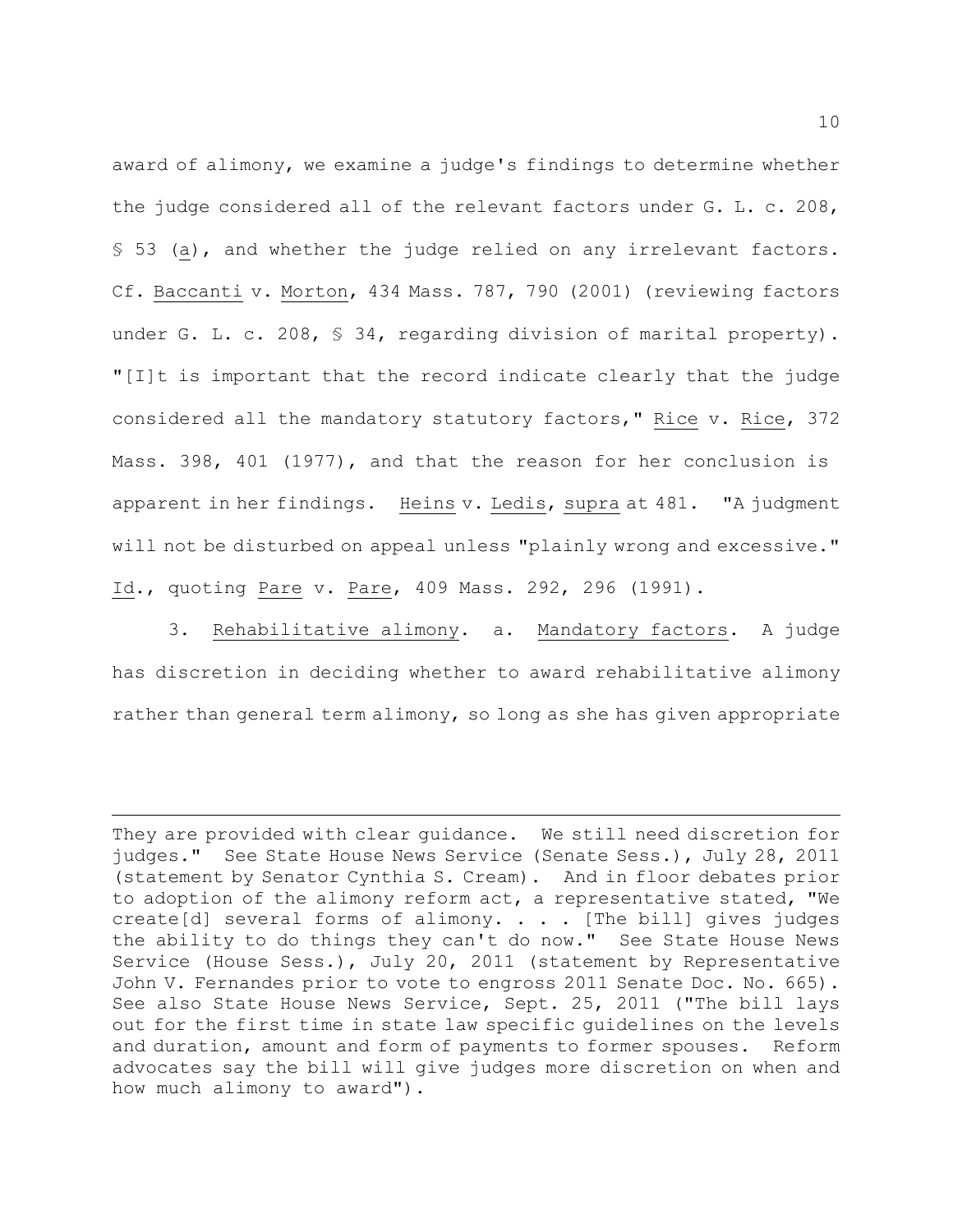consideration to the factors identified in G. L. c. 208, § 53 (a).<sup>14</sup> Where the determination is made that rehabilitative alimony, with its shorter durational limits, is the most appropriate form, findings based on those factors must support the conclusion that a recipient spouse's economic dependence is temporary, and that, at a predictable date, the dependent spouse can become self-sufficient by undertaking reasonable efforts. See G. L. c. 208, §§ 48, 53.

Here, the judge made comprehensive findings of fact in conjunction with her conclusion that the appropriate form of alimony in this case was rehabilitative. "[W]e will not reverse findings made by the judge on the basis of oral testimony unless we are convinced they are plainly wrong." Felton v. Felton, 383 Mass. 232, 239 (1981). See Mass. R. Dom. Rel. P. 52 (a). According to those findings, this was a marriage of approximately sixteen years and four months; at the time of trial the wife was forty-five years old and the husband was forty-eight years old; both parties enjoyed good health, as did their children. During most of the marriage, both parties were employed full time outside the home and contributed their earnings to the marital enterprise. The marriage was a "true partnership in every aspect," from the financial contributions that

 $14$  There is nothing in the statutory scheme to suggest that, even where there is evidence of conditions supporting rehabilitative alimony, a judge must in every case award rehabilitative and not general term alimony; indeed, a fine line may distinguish the two in some circumstances.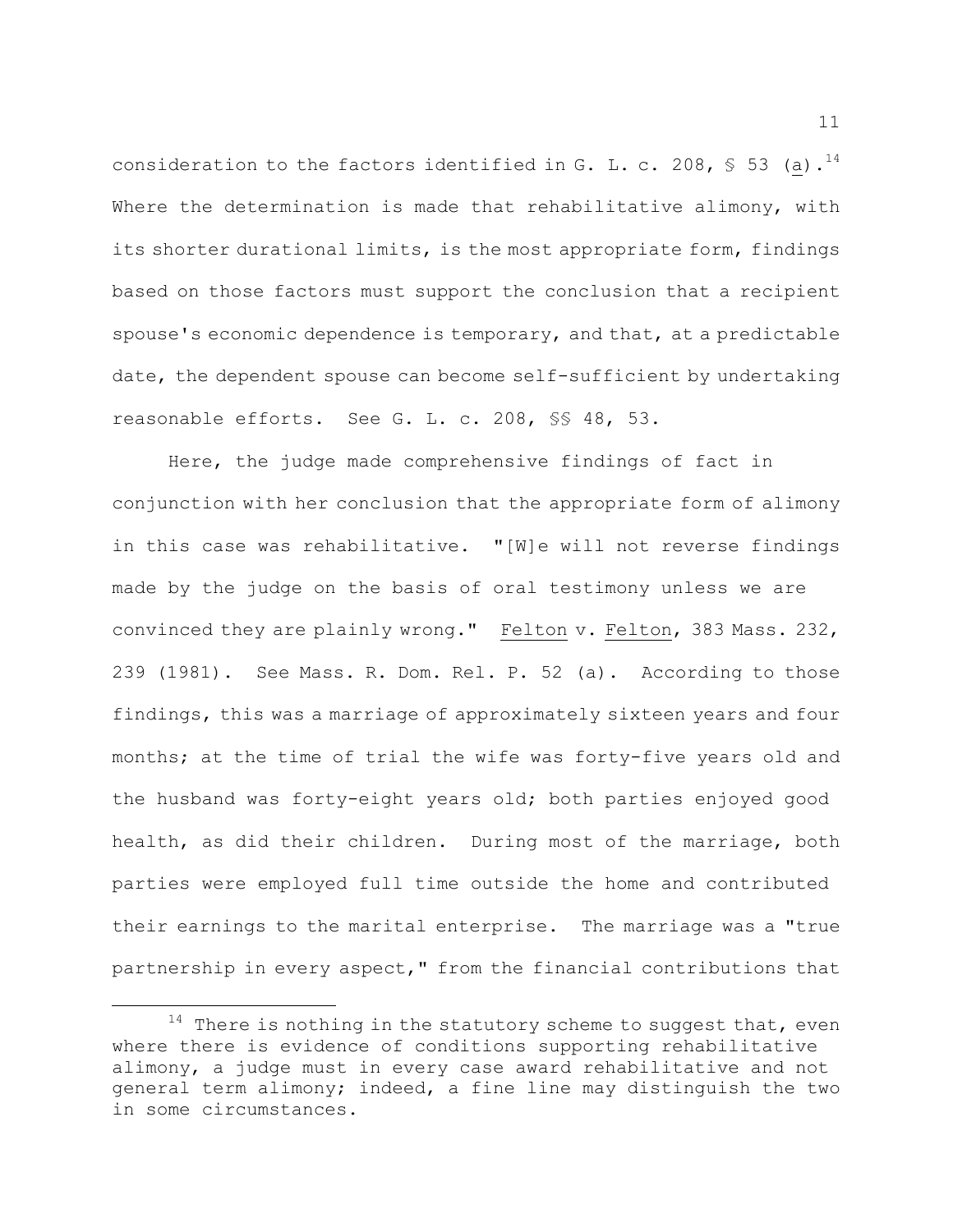each made "to child rearing[, and] to homemaking."

The husband, who holds a bachelor of arts degree in political science, initially worked as a real estate appraiser, then as an analyst and executive in real estate investment firms. The husband's income, as reported on his Internal Revenue Service W-2 forms, was \$302,442 in 2004. It increased annually until it reached \$1,024,555 in 2008, and was in excess of \$900,000 in 2009 and 2010. In 2011, the husband's income as reported on his W-2 forms was \$741,958.<sup>15</sup> Since 2008, the husband's income has consisted of base salary in the amount of approximately \$400,000, and bonuses which are paid annually in the year after they are earned. In 2011, the husband also received \$286,625 in nonrecurring deferred compensation from a prior employer. The husband's income during the marriage was always greater than that of the wife. The husband was found to be self-supporting and fully employed commensurate with his training, skills, and experience.

The wife holds a bachelor of science degree in business; beginning early in the marriage, she was employed as a sales

 $\overline{a}$ 

12

 $15$  According to the judge's findings, the husband "received" bonuses from his present employer in the amount of \$200,000 in 2008, \$200,000 in 2009, and \$345,000 in 2010, but the uncontested trial evidence reflects that those amounts were "earned" in the years indicated and received a year later and that the husband's income for 2011 included a bonus in the amount of \$345,000, and in each of 2010, 2009, and 2008 his income included a bonus of \$200,000. This evidence is consistent with the judge's findings regarding the husband's 2011 income.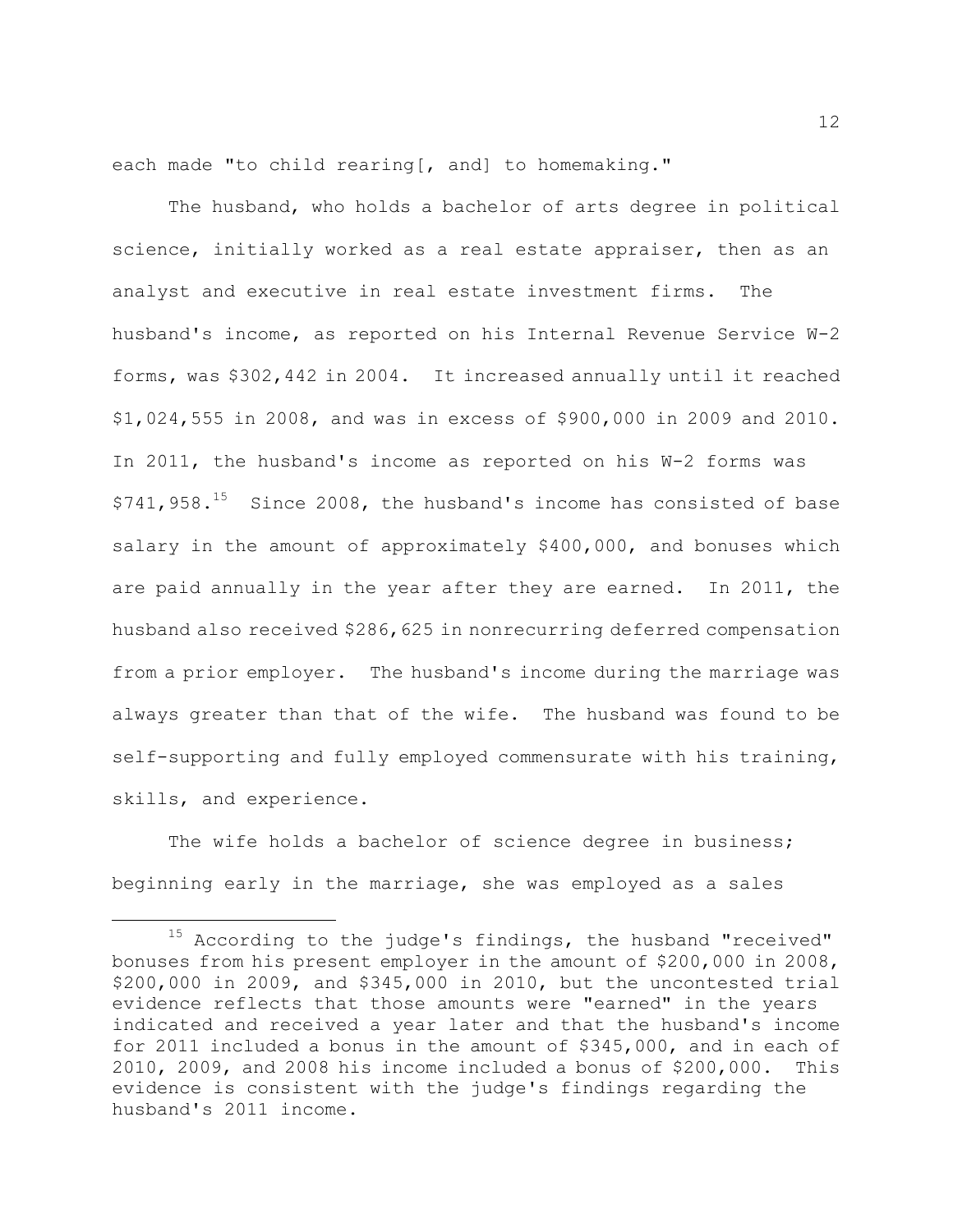representative and, starting in 1990, as a pharmaceutical sales representative for several companies. In 2003, the wife was promoted to the position of sales district manager, a job from which she was terminated in 2007. See note 16, infra. At that time, her base salary was in the range of \$127,000 to \$130,000 annually, with a bonus of up to \$40,000; she also had use of the company car.

The judge found that the wife, who has not been employed outside the home since 2008, is not presently self-supporting, but has the ability and the desire to work. The judge found credible the wife's testimony that she wants to work and plans to work outside the home, but found also that her job search efforts have been sporadic and superficial, and that she had not used her best efforts to secure employment.<sup>16</sup> At the time of trial, the wife had received no interview or job offers as a result of her job search. The judge was not required to credit, or to give significant weight to, the wife's assertions as to those steps she had taken in her job search, which do not, even if credited, negate the finding that the wife had not used her best efforts. Cf. Flaherty v. Flaherty, 40 Mass. App. Ct. 289, 291 (1996). The judge did not credit the opinion of the

 $^{16}\,$  The judge found that, immediately after being terminated from her job in 2007, the wife applied for a job with another company, but received no response. Soon thereafter, the wife and her sister-in-law started a consulting firm for early-stage pharmaceutical companies, but the business closed after six months because of what the judge described as "issues" in the sister-in-law's life.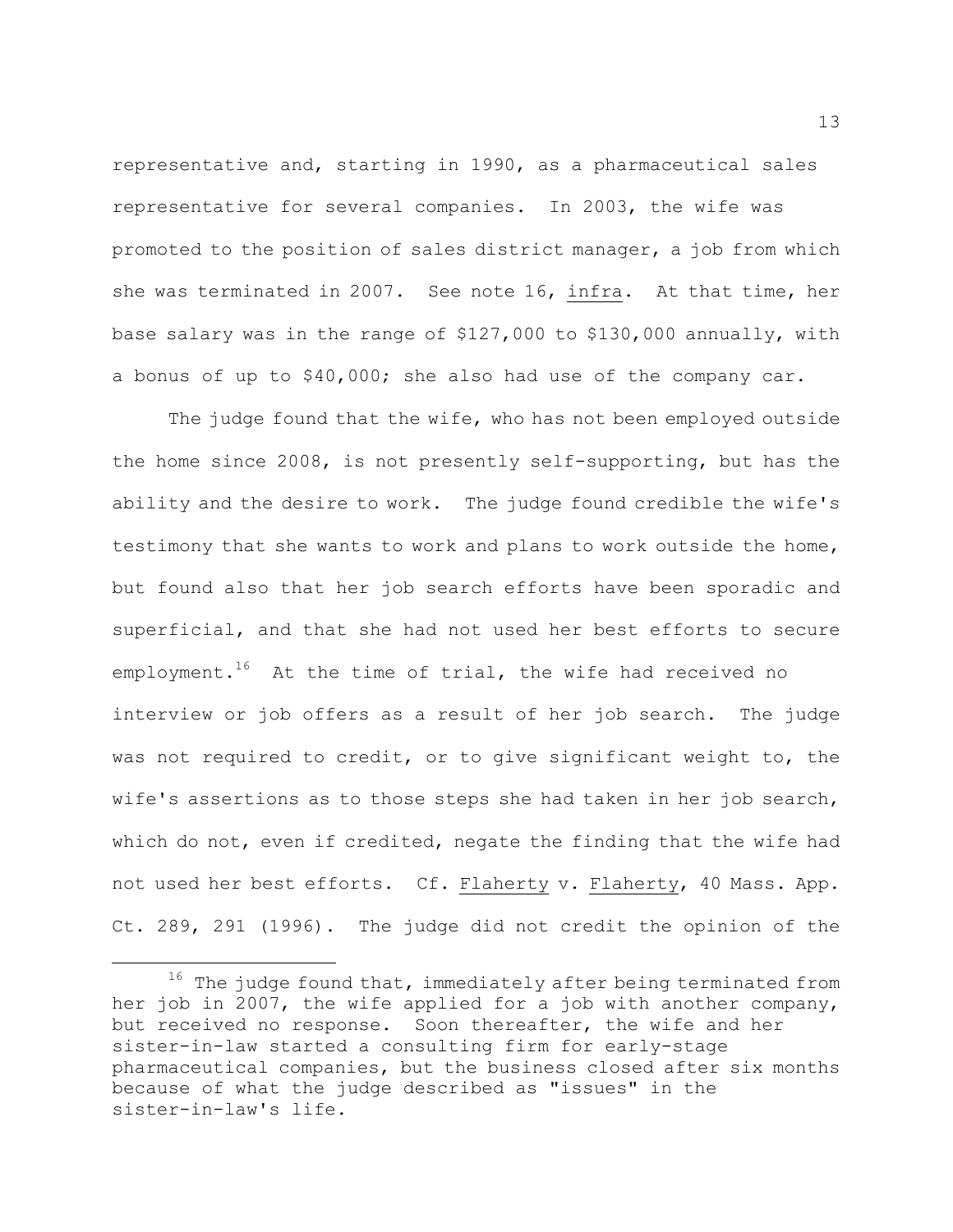husband's expert that the wife was highly employable as a sales manager or marketing manager and in those jobs could earn an annual salary of \$160,000 to \$170,000, but did find that the wife had skills that were transferrable across many fields beyond pharmaceutical and medical device sales.

Also according to the findings, "[t]he parties lived an upper middle class lifestyle during the marriage. They dined out, vacationed, joined a yacht club," and owned boats, luxury vehicles, and a second home, which the parties sold by agreement during the litigation. The children attended private schools. The husband held membership in a fish and game club, while the wife was a member of a tennis club. The judge also found that the husband and wife "spent beyond their means" and that, despite the husband's significant income and the wife's "meaningful salary," their only assets at the time of trial consisted of the equity in their home and their retirement accounts.

The judge determined that the wife was in need of rehabilitative alimony and that it was "anticipated that [the w]ife will return to the workforce on a full time basis" within a predictable period of time, and that until such time she "is in need of alimony." The judge further found that, with reasonable effort, the wife "can be employed within five years. At such time, the parties will need to review each of their respective financial circumstances and the need for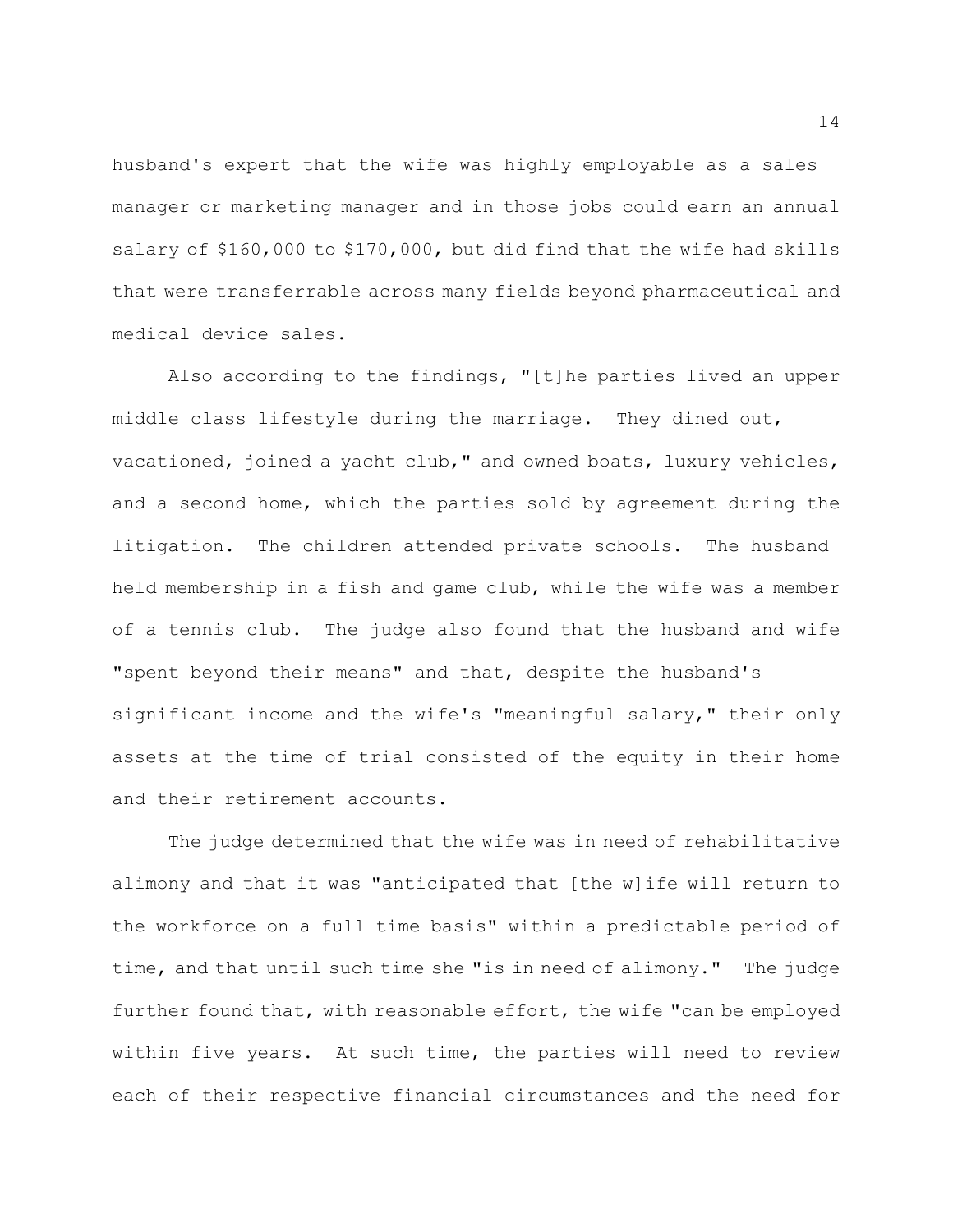continued alimony and/or child support."

These factors reflect that the judge gave consideration to all the factors identified in G. L. c. 208, § 53 (a). We turn now to the wife's claim that the findings do not support the judge's determination that the wife will become self-sufficient by a predictable date in the future.

b. Self-sufficiency by predicted date. The wife argues that the judge abused her discretion in awarding rehabilitative rather then general term alimony, because there is no specific event upon which termination was based. The wife relies on the language in G. L. c. 208, § 50 (a), which provides, in relevant part, that "[r]ehabilitative alimony shall terminate upon . . . the occurrence of a specific event in the future," to support her claim that rehabilitative alimony is appropriate only where a judge has identified a "specific event in the future," such as completion of job training or a medical residency, passing a licensing examination, or graduation from a specific educational program. We agree that the examples provided by the wife can support the award of rehabilitative alimony. However, we conclude that, in some circumstances, the potential of future reemployment may provide a basis for deciding that rehabilitative, rather than general term, alimony should be awarded.

We interpret a statute according to "all its words construed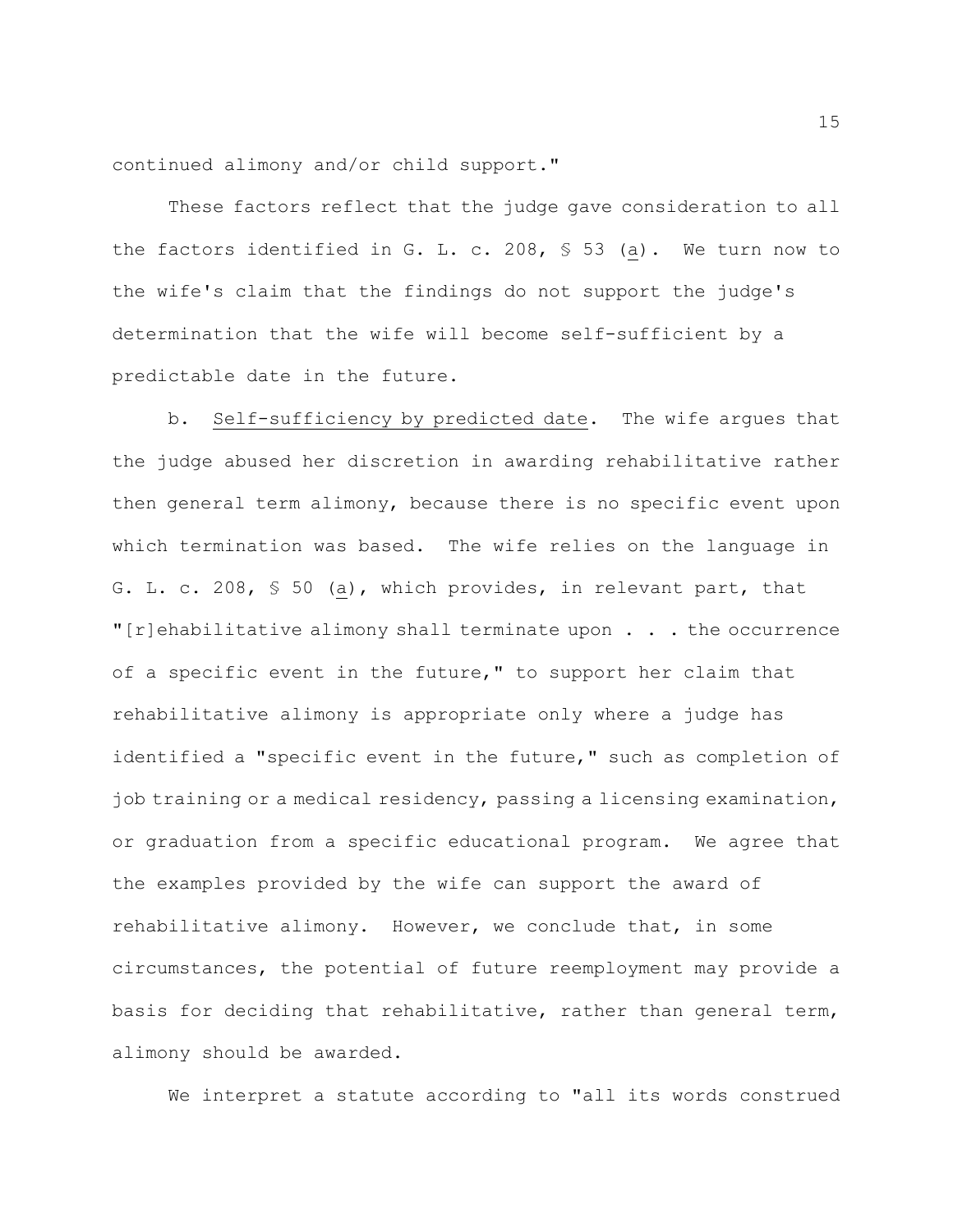by the ordinary and approved usage of the language, considered in connection with the cause of its enactment, the mischief or imperfection to be remedied and the main object to be accomplished, to the end that the purpose of its framers may be effectuated." Board of Educ. v. Assessor of Worcester, 368 Mass. 511, 513 (1975), quoting Industrial Fin. Corp. v. State Tax Comm'n, 367 Mass. 360, 364 (1975). The reference to a "specific event" is found only in G. L. c. 208, § 50 (a), which establishes the durational limits for rehabilitative alimony. The meaning of "specific event" must be considered in light of other provisions in the alimony reform act that define rehabilitative alimony and list the factors a judge must consider when determining the form of the alimony award.

General Laws c. 208, § 48, defines rehabilitative alimony as support paid to "a recipient spouse who is expected to become economically self-sufficient by a predicted time, such as, without limitation, reemployment; completion of job training; or receipt of a sum due from the payor spouse under a judgment." Although the wife makes no direct reference to this provision, it is implicit in her argument that she views the term "reemployment" to mean a specific, identifiable job that is expected to materialize on a date certain. But future employment is also among the factors a judge must consider in determining the form of alimony to be awarded.

As set forth in G. L. c. 208, § 53 (a), a judge must consider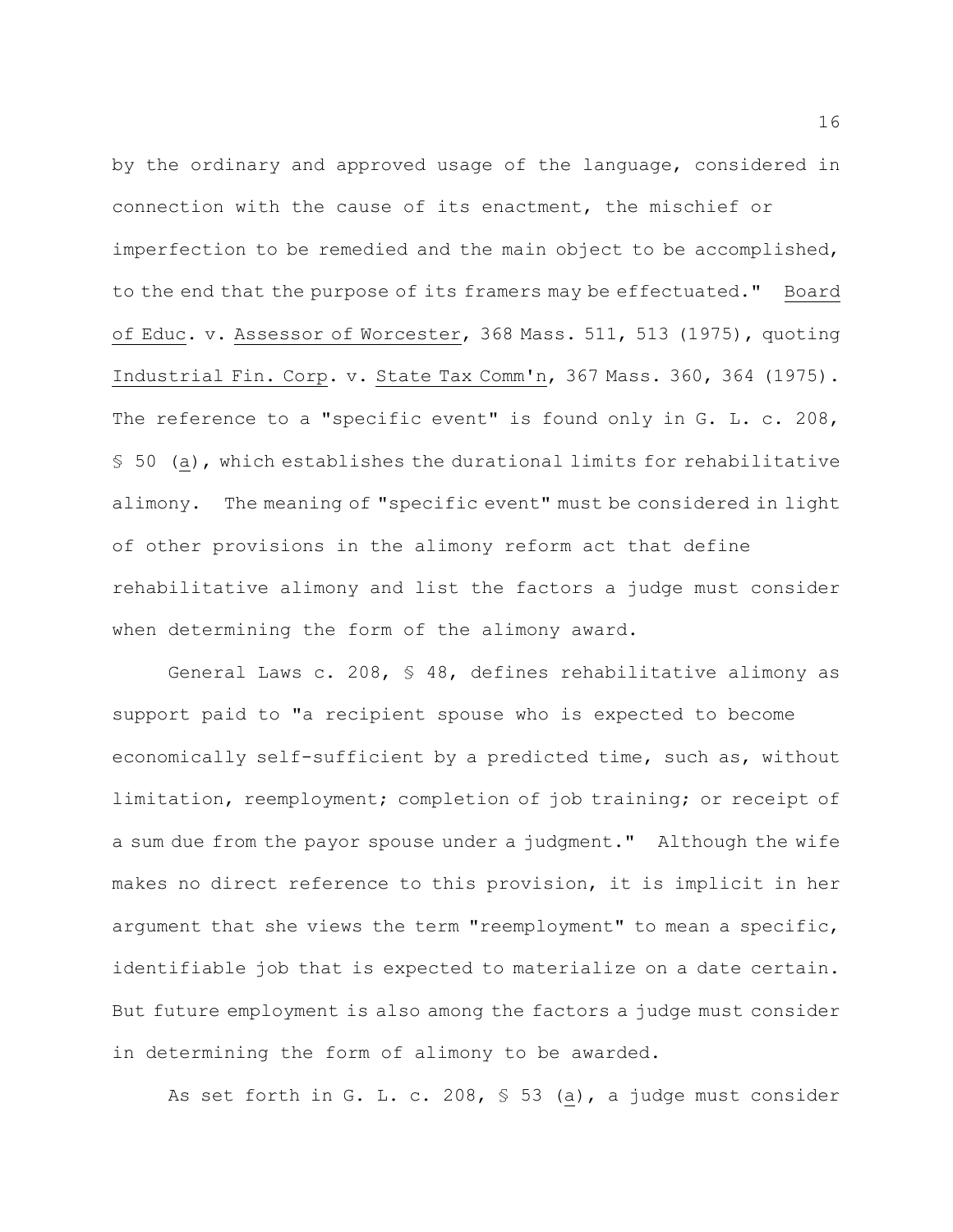the "employment and employability of both parties, including employability through reasonable diligence and additional training, if necessary." "Employable" has been defined as "capable of being employed," Webster's Ninth New Collegiate Dictionary 408 (1991), and "able to be employed, " Webster's New Universal Unabridged Dictionary 638 (2003). "Employability" in this context means that a party has the capability of being employed. As the act suggests, to become employable may require that a party undertake "reasonable diligence and additional training." Thus, although a party may not be employed or employable at the time of entry of the alimony award, that party still could have predictable prospects of future employment in a specific type of work or position. In such circumstances, if a party's employability in the near future is a realistic prospect, rehabilitative alimony might, with other considerations, be appropriate.

The act itself sheds no further light on the specific circumstances in which a spouse might be deemed capable of economic independence at some predictable date that is five years or less in the future. Our decisional law, however, through which the concept of rehabilitative alimony has developed, provides some guidance. The purpose of an award of rehabilitative alimony is "to protect, for a limited time, a spouse whose earning capacity has suffered (or become nonexistent) while that spouse prepares to reenter the work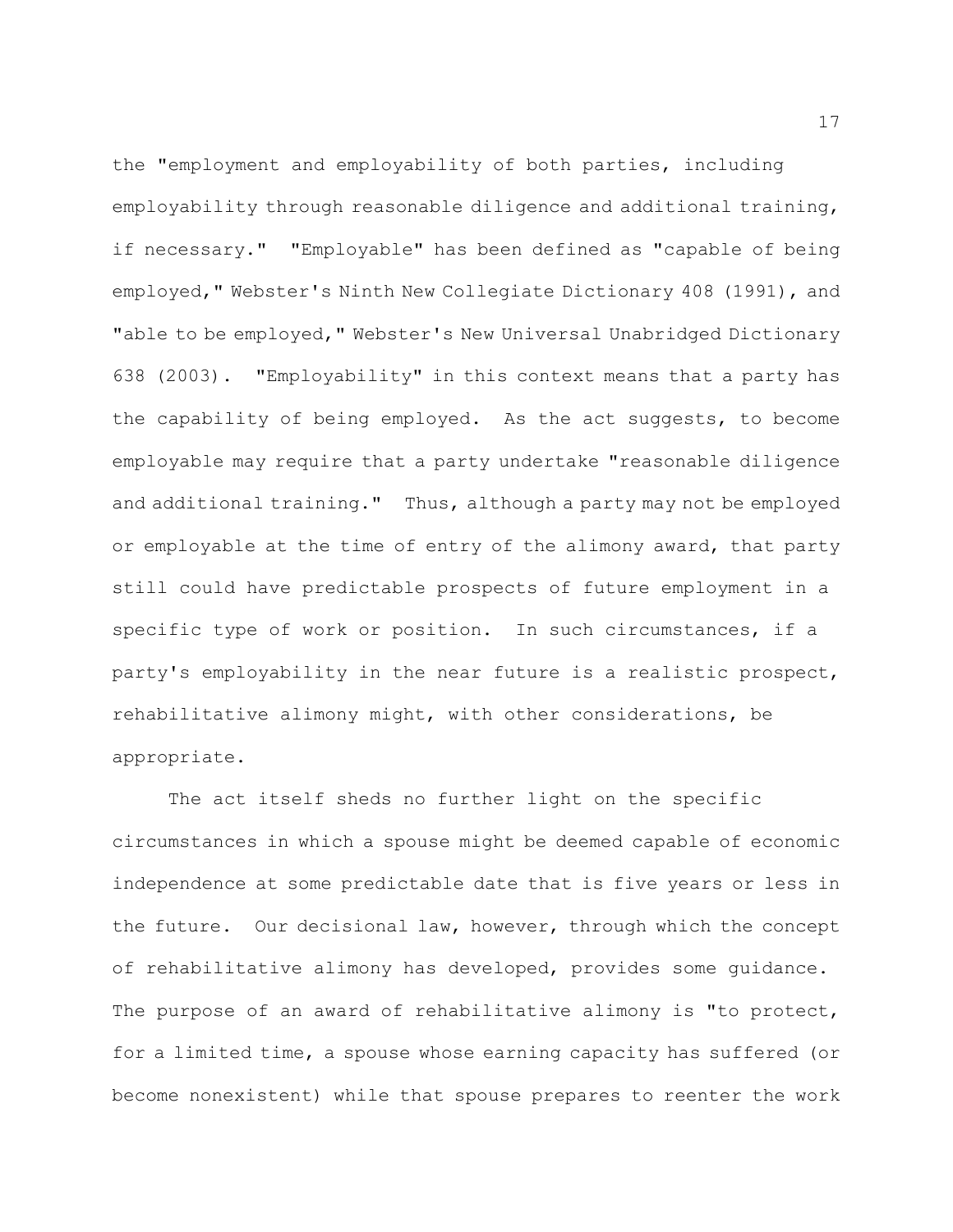force." Moriarty v. Stone, 41 Mass. App. Ct. 151, 158 (1996), quoting Bak v. Bak, 24 Mass. App. Ct. 608, 621-622 (1987). See Fechtor v. Fechtor, 26 Mass. App. Ct. 859, 867-868 (1989) (affirming award rehabilitative alimony to "knowledgeable, experienced businesswoman" who "may take some time" to reach level of earnings she previously had achieved while employed at husband's business). The award of rehabilitative alimony is appropriate when a spouse's anticipated self-sufficiency is based on the predictable occurrence of a future event, such as reemployment. Adlakha v. Adlakha, 65 Mass. App. Ct. 860, 870 (2006).<sup>17</sup> In accordance with these cases, the prospect of future employment, when based on a past history of commensurate employment followed by a brief hiatus, may be sufficiently predictable, even in the absence of an available, specifically identifiable job.

Rehabilitative alimony is the appropriate form of alimony if "a recipient spouse . . . is expected to become economically self-sufficient by a predicted time." G. L. c. 208, § 48. Thus,

 $17$  See Sampson v. Sampson, 62 Mass. App. Ct. 366, 371 (2004) (durational limit not warranted where "simply uncertain" that wife, sole proprietor of small business, could generate future income that would render alimony unnecessary); D.L. v. G.L., 61 Mass. App. Ct. 488, 510 (2004) (durational limit not warranted where "simply uncertain" whether wife's future income from employment would render alimony unnecessary); Goldman v. Goldman, 28 Mass. App. Ct. 603, 613 (1990) ("Where future events cannot be predicted with any measure of certainty, an alimony award should be based on present conditions").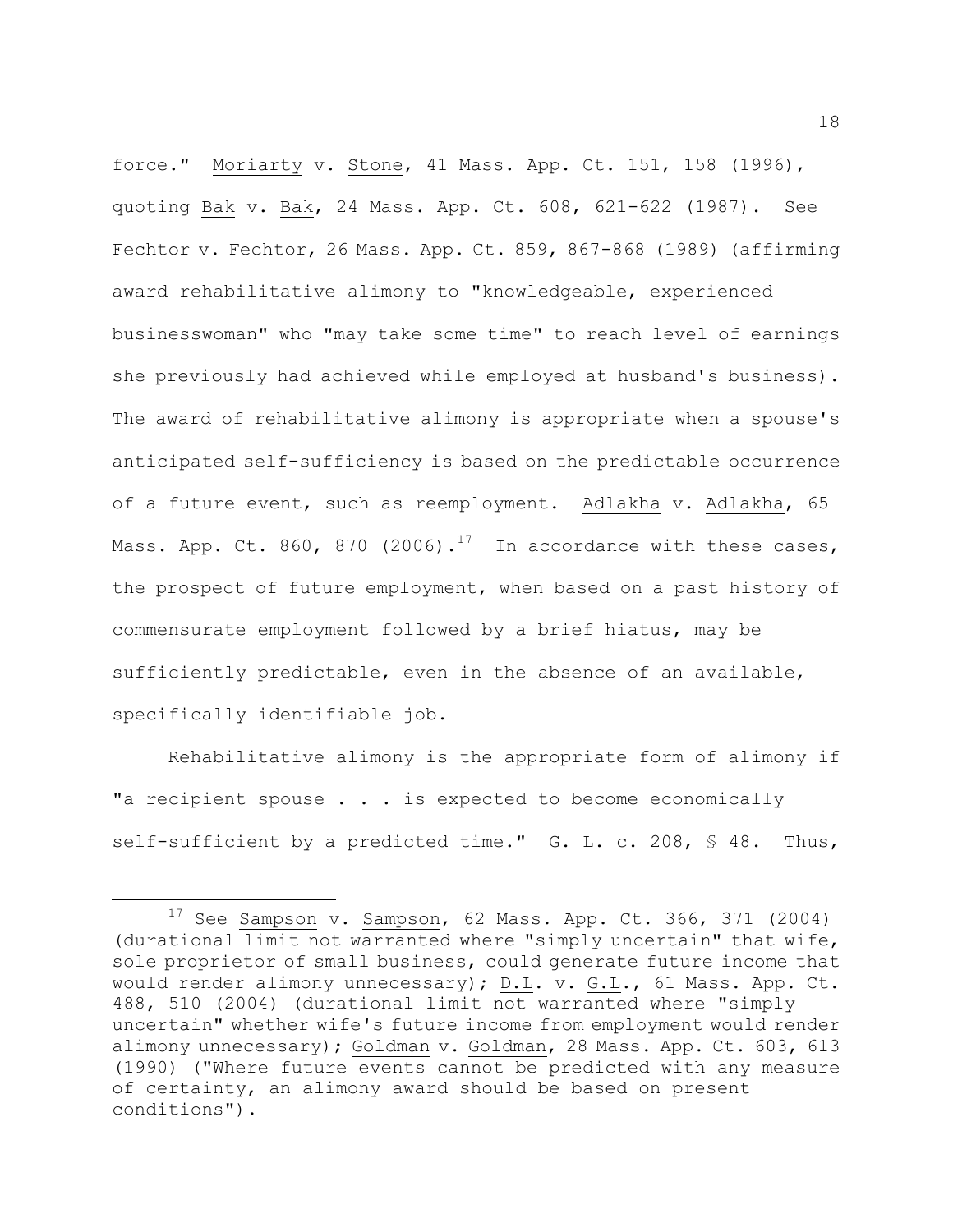the alimony reform act permits a judge to determine that rehabilitative alimony based on expected employment is appropriate where there is sufficient evidence for a judge to find, with a reasonable degree of certainty, that the recipient spouse can obtain employment through reasonable efforts, and thereby can gain economic self-sufficiency, in the near future. See G. L. c. 208, § 50 (b).

Here, the judge found that both parties are educated professionals, experienced in their respective fields. The wife had been employed outside the home until 2008, fewer than four years before the end of the marriage; at that time, her income was approximately \$170,000. After losing her job, the wife pursued her interest in interior design, attending classes in 2009 and 2010, and started a business that failed through no fault of her own. The judge found also that the wife wished to work, that she was highly employable in the area of sales, that her skills were transferrable, and that she could with reasonable diligence find employment at a level permitting self-sufficiency. These findings support the judge's determination that the wife can be "expected to become economically self-sufficient by a predicted time." G. L. c. 208, § 48. Thus, the judge did not abuse her discretion in deciding that the wife was not entitled to general term alimony under the specific

19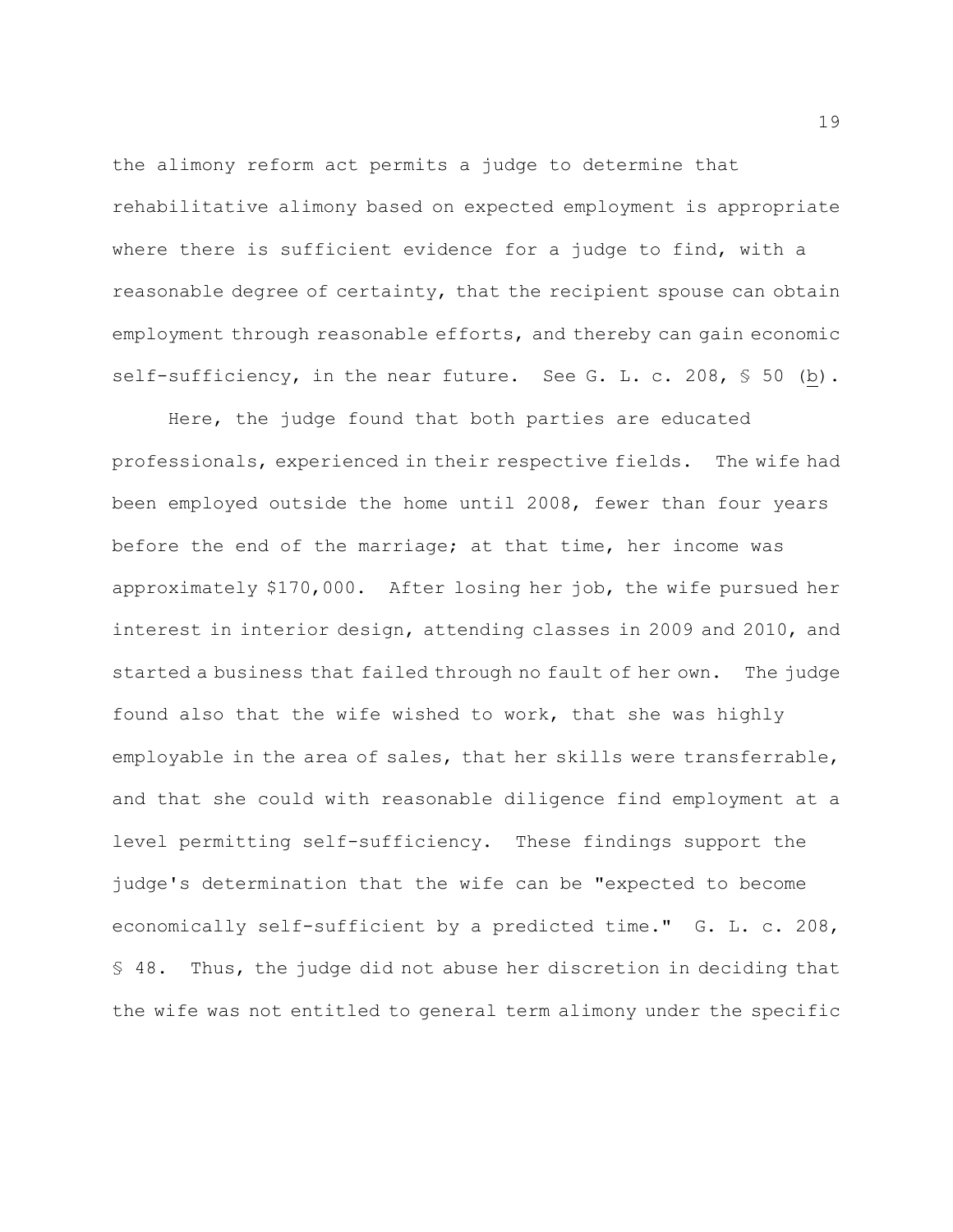facts of this case.<sup>18</sup> See Heins v. Ledis, 422 Mass. 477, 480-481 (1996).

4. Amount of alimony award. The wife also challenges the amount of the alimony award, arguing that it should not have been calculated solely from the husband's base salary, but rather should have encompassed his income from all sources, including any bonuses. The husband argues that alimony based on thirty-five per cent of his base income is sufficient to meet the wife's needs; that any future bonuses are the result of his own hard work alone; that the amount of his future bonuses is speculative; and that by ordering him to pay all of the cost of the children's private school education, the judge was in essence excluding from his income an amount that the judge had already considered for setting a child support order, as provided by G. L. c. 208, § 53 (c) (2).

Included among the factors that the judge was required to consider in determining the amount of the alimony award are "marital lifestyle" and "ability of each party to maintain the marital

 $18$  As to the circumstances of the wife's departure from her last position, the judge found that the wife's employer had determined after investigation that, as a sales district manager, she had approved an expense of a sales representative who had misappropriated the funds. The wife had no knowledge of this misappropriation, but was fired nonetheless. However, as the judge noted in her findings, the husband's expert was not asked what impact the involuntary departure from employment would have on the likelihood of the wife's ability to secure employment. The wife introduced no expert testimony on this issue.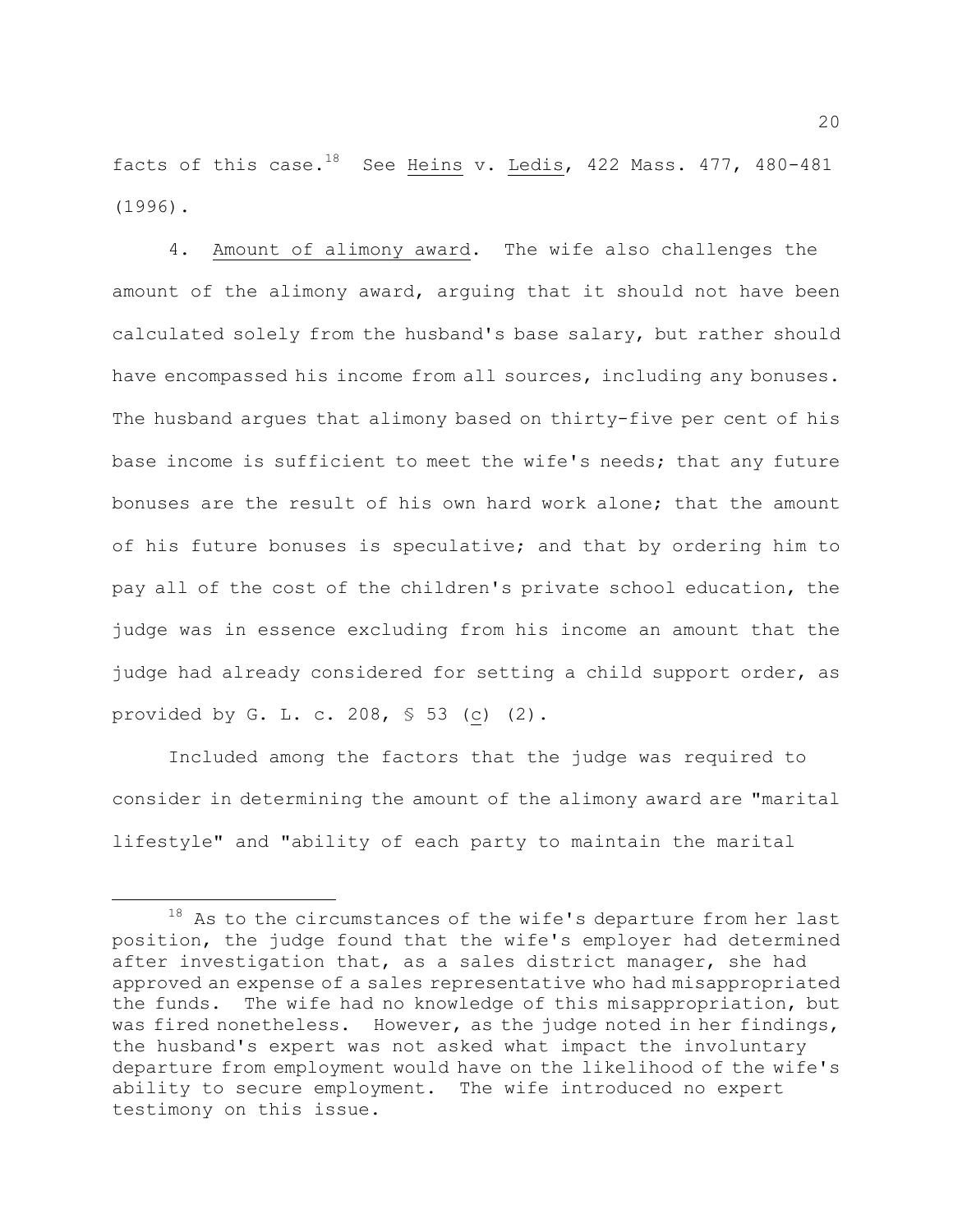lifestyle." G. L. c. 208, § 53 (a). In addition, an award of rehabilitative alimony is governed by the general guidelines for awards of alimony, other than reimbursement alimony, that the amount "should generally not exceed the recipient's need or [thirty] to [thirty-five] per cent of the difference between the parties' gross incomes established at the time of the order being issued." G. L. c. 208, § 53 (b). Subject to certain exclusions,  $19$  "income shall be defined as set forth in the Massachusetts child support guidelines." G. L. c. 208, § 53 (b).

As the provisions of G. L. c. 208, § 53 (b), make clear, where an award of alimony is necessary to assure the "self-sufficiency" of a spouse who is determined to be dependent -- whether for the short or long term –- the award must reflect the parties' marital lifestyle. One method of measuring the amount necessary to support a spouse in a manner consistent with the marital lifestyle (particularly where, as here, the parties were found to be spending beyond their means) may be found in the provision that authorizes

 $\overline{a}$ 

"When issuing an order for alimony, the court shall exclude from its income calculation:

"(1) capital gains income and dividend and interest income which derive from assets equitably divided between the parties under [§] 34; and

"(2) gross income which the court has already considered for setting a child support order."

 $19$  General Laws c. 208, § 53 (c), provides: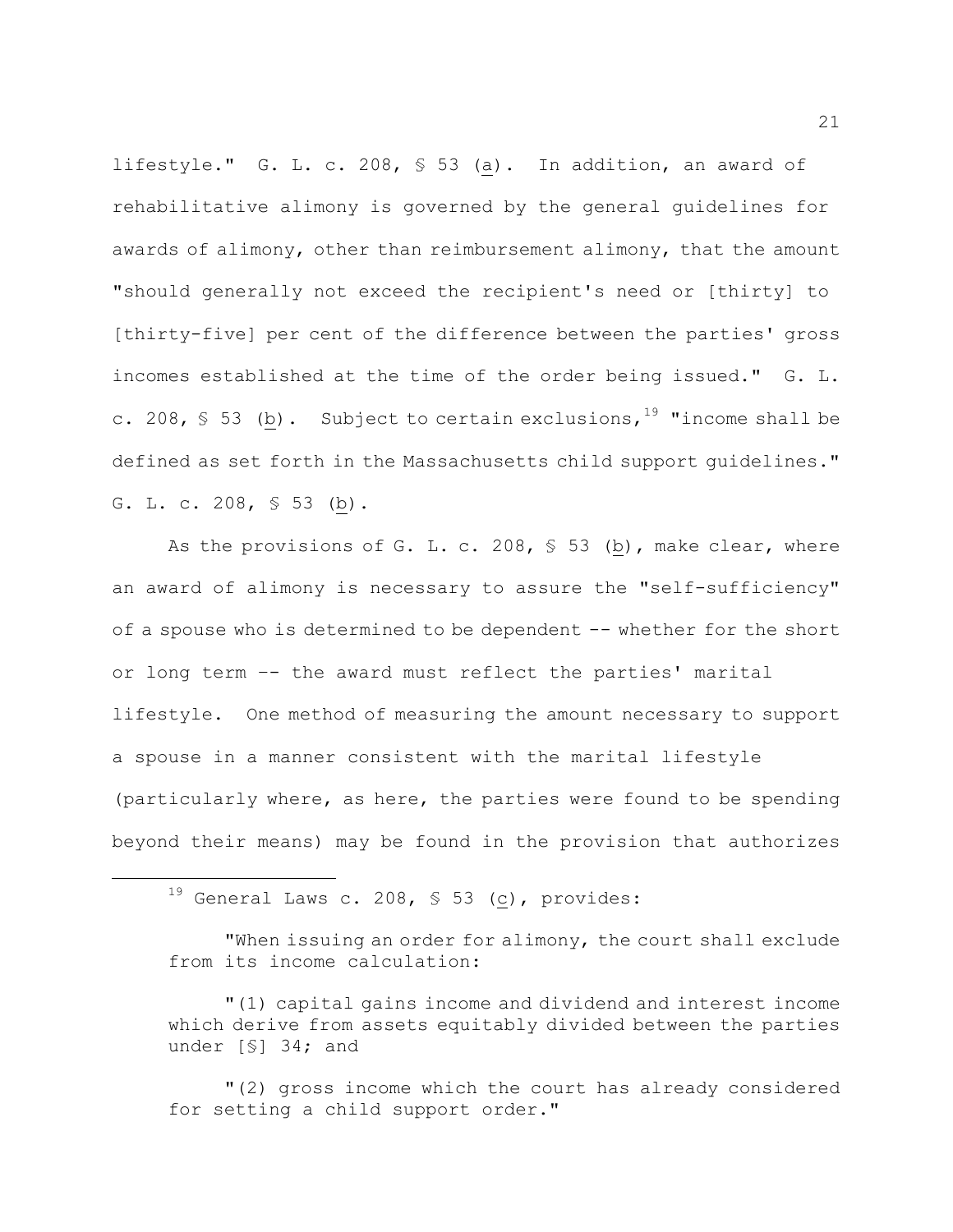an alimony award based on "need," or on a percentage of "the difference between the parties' gross incomes established at the time of the order being issued." G. L. c. 208, § 53 (b). Because "need" is a relative term for purposes of the act, it must be measured in light of mandatory considerations that include the parties' marital lifestyle. The judge found that the parties enjoyed "an upper middle class lifestyle" that included dining out, vacations, memberships in clubs, luxury automobiles, boats, and private schools for their children. Although the husband's income at times prior to the divorce approached or exceeded \$1 million annually, the husband and wife "spent beyond their means" and acquired few assets. On these facts, the judge did not abuse her discretion in arriving at an award based on thirty-five per cent of the husband's income, rather than on a calculation of need based on historic marital spending. Cf. M.C. v. T.K., 463 Mass. 226, 234 n.11 (2012) (noting distinction between net worth and standard of living, and that household spending is but one mode of establishing standard of living).

The question remains whether the judge was required to include the husband's bonus income in this calculation. The language of the act is clear that all of the payor spouse's income, as defined by the Massachusetts Child Support Guidelines (guidelines), must be included in any calculation of alimony, and bonus income is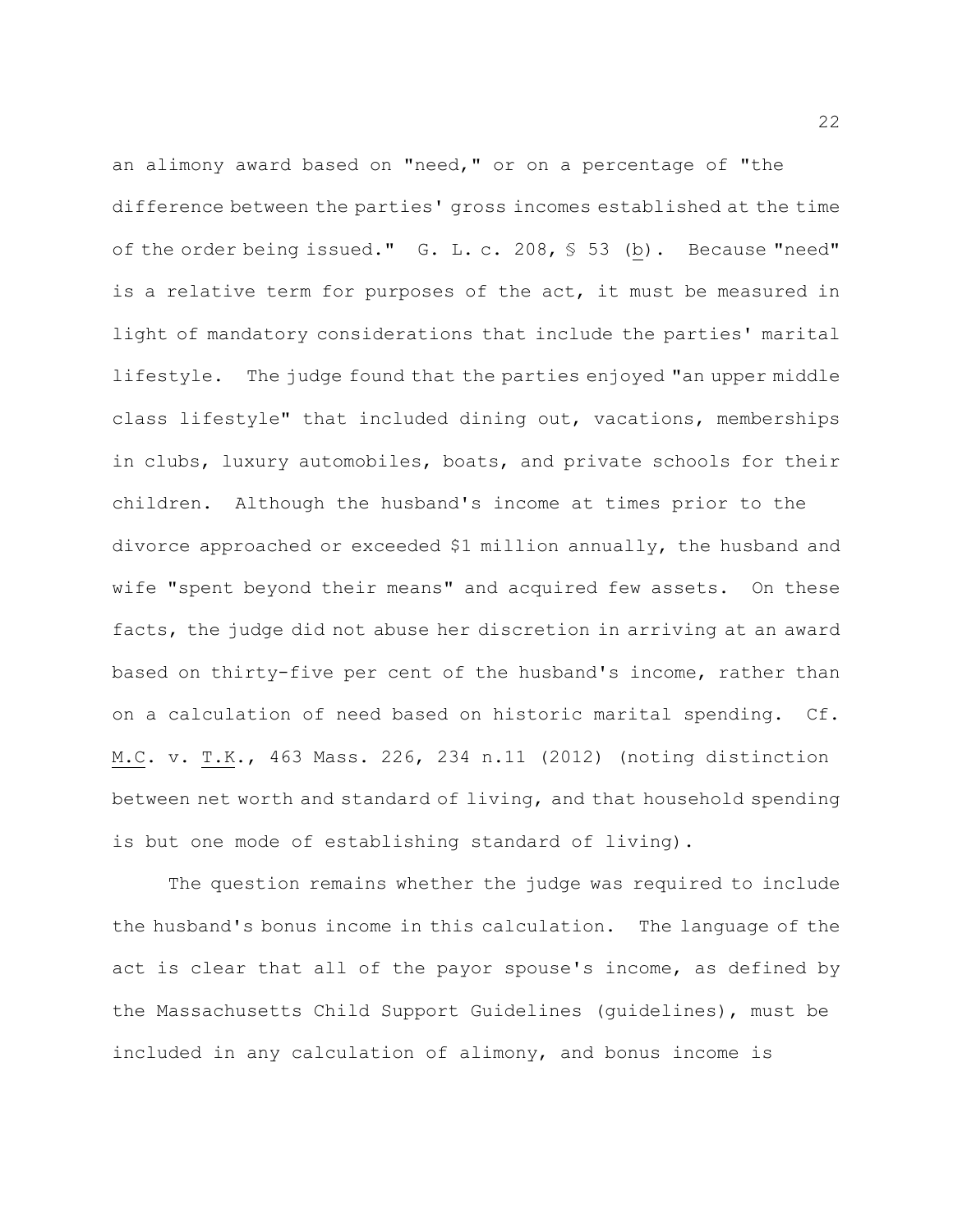specifically included in this definition.<sup>20</sup> Caring for dependent children is a factor to be considered in awarding child support, but is not among the factors to be considered in determining alimony. See G. L. c. 208, § 53 (a). See also Saia v. Saia, 58 Mass. App. Ct. 135, 137-138 (2003).

It is certainly possible, as the husband suggests, that the judge factored in as child support an amount the wife might otherwise have been ordered to contribute to the costs of the children's private schools, but the findings on this point are not clear. The judge found that "the parties agreed that neither would pay child support to the other," and, on this basis, ordered that neither party was to pay child support "at this time." However, the record supports the wife's claim that there was no agreement that the husband need not pay child support. Rather, at trial the wife sought child support calculated in accordance with applicable provisions in the guidelines, and proposed that the amount so calculated would be "designated . . . as alimony," so that the husband could enjoy the

 $20$  The definition of income in the Massachusetts Child Support Guidelines (effective Jan. 1, 2009) (guidelines) that were in effect at the time of the trial in this case is very broad and includes bonuses among twenty-seven specifically identified sources of income, as well as "any other form of income or compensation not specifically itemized above." The guidelines in effect as of August 1, 2013, do not alter this aspect of the definition of income.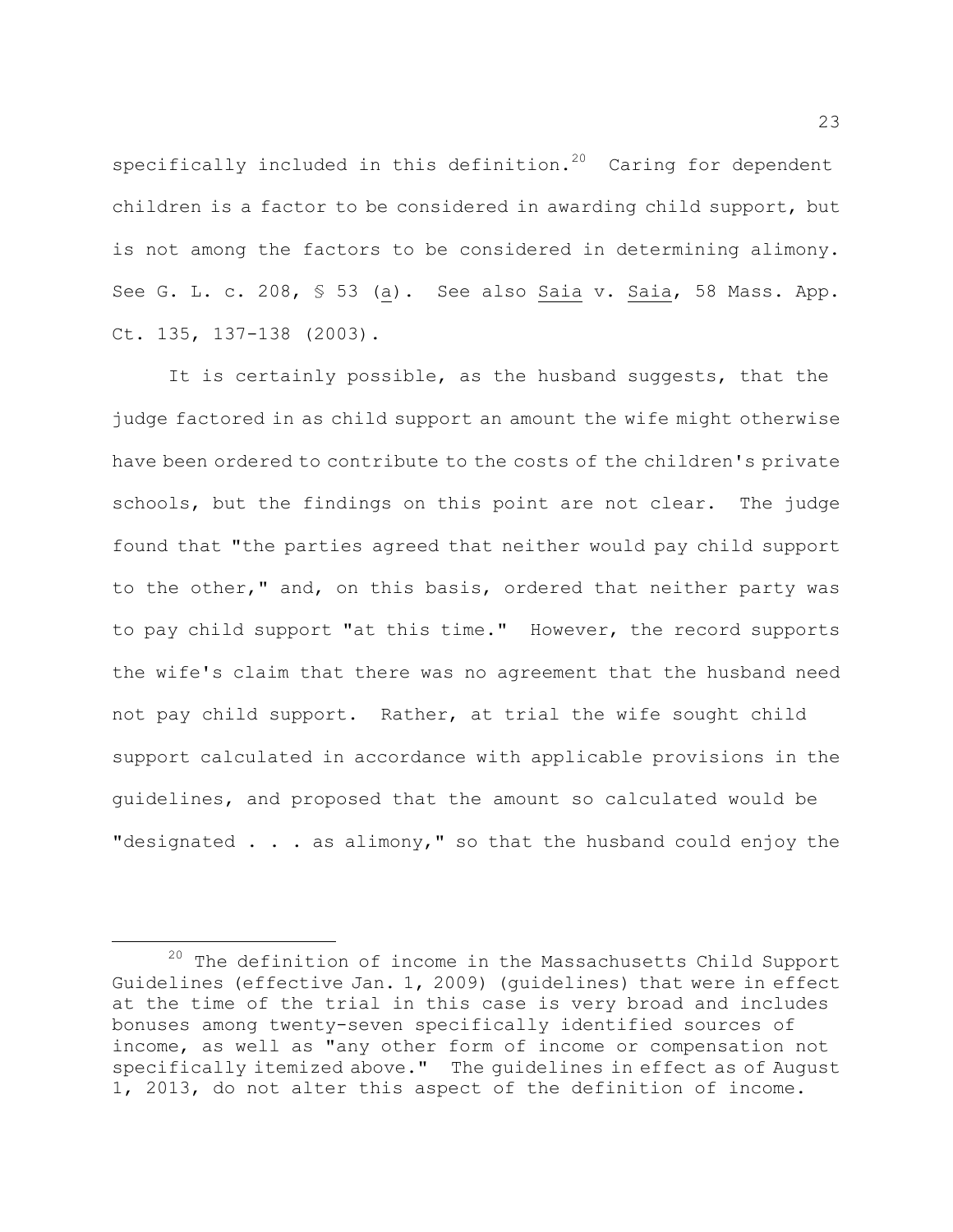tax advantages that such a designation would provide.<sup>21</sup> She thereafter sought to amend the judgment, seeking, among other things, an increase in the alimony award by a percentage of the husband's income in excess of his base salary. $^{22}$ 

Because the alimony amount was not calculated on the basis of all of the husband's income, as required by the statute, and because the finding that the wife agreed that the husband need not pay child support was erroneous, we are unable to conclude that the amount of alimony was determined after due consideration of all of the statutory factors. We therefore remand to the Probate and Family Court for recalculation of the amount of alimony, and for any additional action that the judge may deem to be warranted.

5. Life insurance as security. The judgment ordered both parties to maintain the life insurance policies in effect at the time of trial for the benefit of the other. The act authorizes a court

 $21$  Section II.A of the guidelines provides that the guidelines "do not preclude the Court from deciding that any order be designated in whole or in part as alimony." Further, § II.A of the 2013 guidelines provides that, consistent with the alimony reform act,

<sup>&</sup>quot;[c]onsideration may be given by the parties to preparing alternative calculations of alimony and child support to determine the most equitable result for the child and the parties. Depending upon the circumstance, alimony may be calculated first, and in other circumstances child support will be calculated first. Judicial discretion is necessary and deviations should be considered."

 $22$  We do not suggest that the amounts calculated by the wife are correct.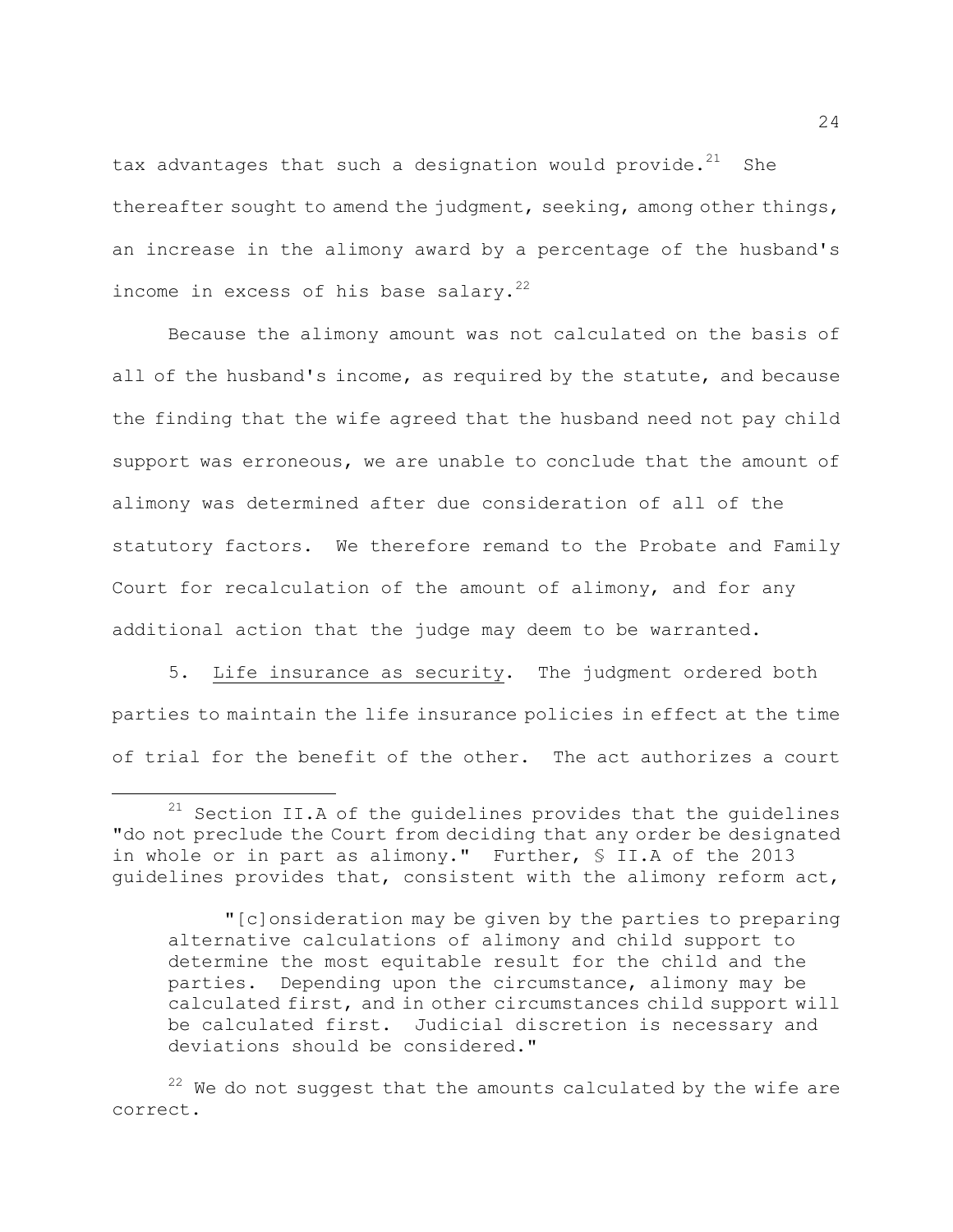to "require reasonable security for alimony in the event of the payor's death during the alimony period. Security may include, but shall not be limited to, maintenance of life insurance." G. L. c. 208, § 55 (a). In addition, when support for children has been ordered, "the court may require sufficient security for its payment according to the judgment." G. L. c. 208, § 36.

The wife's insurance policies would provide a death benefit to the husband in the amount of \$1.6 million; at the same time, the husband would be relieved of his obligation to pay alimony.<sup>23</sup> See G. L. c. 208, § 50 (a). Although the wife is responsible for one-half of the cost of the children's extracurricular and enrichment activities and one-half of their uninsured medical and dental costs, nothing in the judge's findings suggests that these costs were the basis for her order. The findings do not otherwise support an order requiring security under G. L. c. 208, § 55 (a), or under G. L. c. 208, § 36. Assuming that some security could be found to be appropriate, the amount of the death benefit the wife was ordered to maintain exceeds any financial obligation she has under the judgment and, on this basis, the order requiring that the wife maintain life insurance policies with a death benefit of \$1.6 million for the benefit of the husband was an abuse of discretion.

 $23$  The parties are in agreement that the wife's annual premiums for the policies she has been ordered to maintain total approximately \$15,561.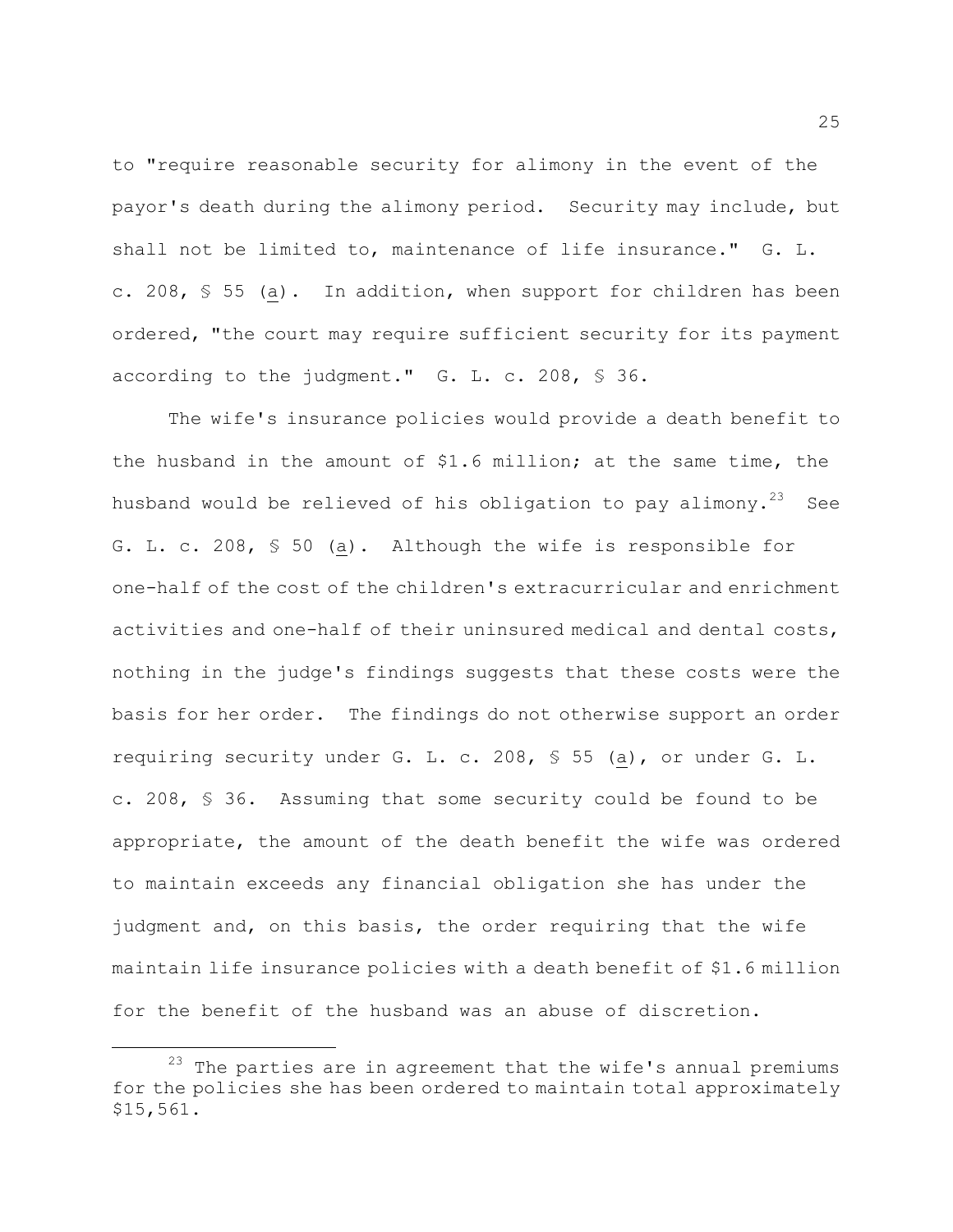6. Division of assets. The wife contends that the judge's assignment of marital property and allocation of responsibility for the parties' liabilities was plainly wrong and not supported by the judge's findings. She argues that, because the judge found the marriage to be a "true partnership" and ordered a payment to "equalize the division of assets," the judge intended to effect an approximately equal division of assets. The wife contends that the division was not equal, because the judge allocated to her a greater amount of debt than was allocated to the husband, failed to value certain of the husband's bank accounts, and incorrectly divided one asset based on its present value rather than ordering that she receive one-half of any future proceeds.

We review the judge's findings to determine whether she considered all the relevant factors under G. L. c. 208, § 34, and whether she relied on any irrelevant factors. See Baccanti v. Morton, 434 Mass. 787, 790 (2001). "We will not reverse a judgment with respect to property division unless it is 'plainly wrong and excessive.'" Id. at 793, quoting Mahoney v. Mahoney, 425 Mass. 441, 447 (1997).

The judgment allocates debts totaling \$75,519.04 to the wife and \$26,200.71 to the husband. The findings reflect that over \$16,000 of the wife's listed debts were to repay loans from members of her family, and over \$57,000 consisted of credit card debt incurred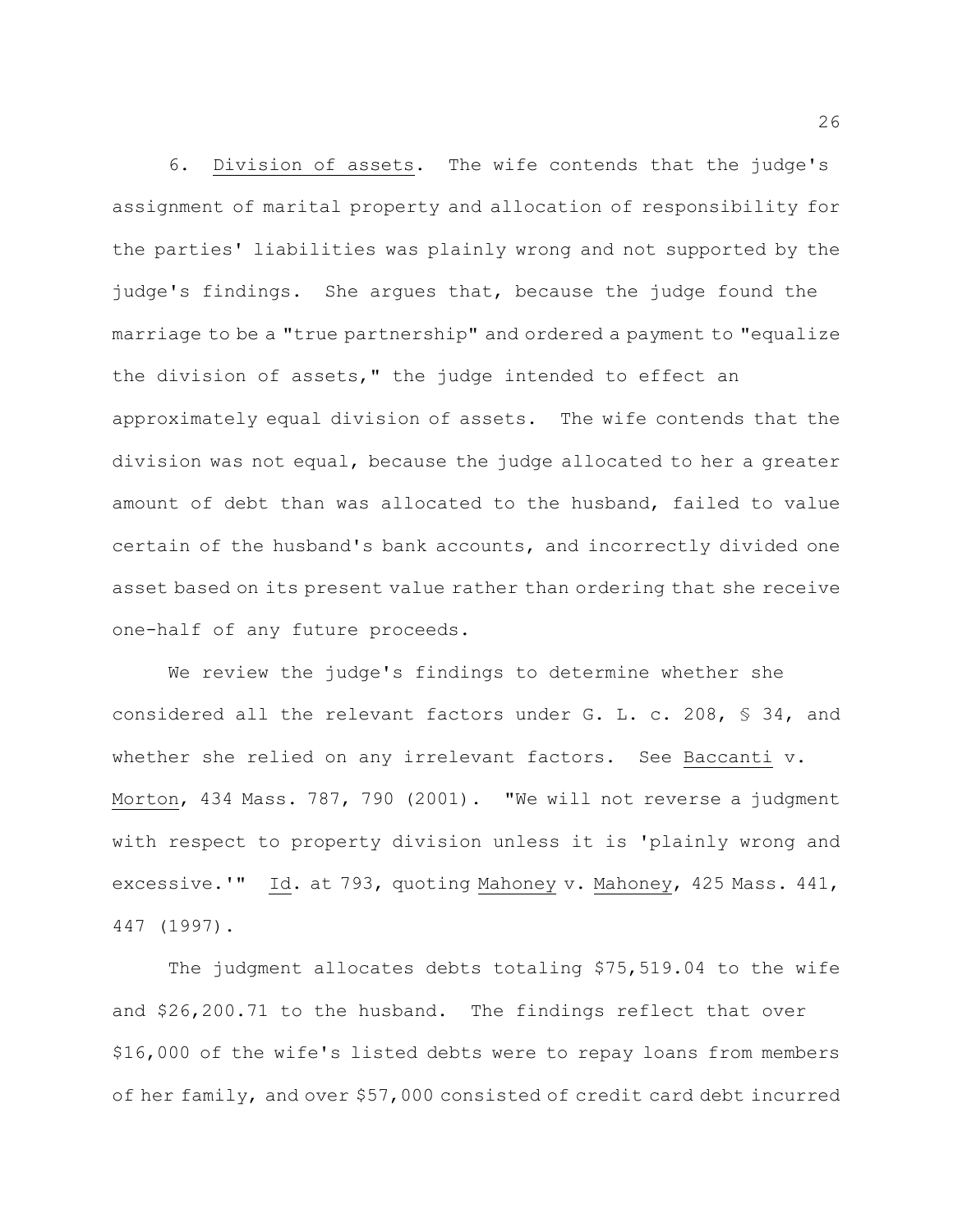by the wife alone. The judge found that the wife's credit card charges reflect a lifestyle beyond that which the wife could afford; because the debts were incurred at a time when the husband "was paying all of the family's living expenses" and the wife was receiving weekly cash payments from the husband, who had taken over management of the family finances, the judge found that the debts were solely those of the wife. The judge's findings are supported by the evidence, and the allocation of liabilities was not plainly wrong or excessive.

Apart from this allocation of the parties' liabilities, the judge awarded each party assets of roughly equal value. The judge was not required to follow a precise mathematical formula in dividing the marital estate. See Williams v. Massa, 431 Mass. 619, 631 (2000); Denninger v. Denninger, 34 Mass. App. Ct. 429, 430 (1993). The wife claims that the judge erred in concluding that the value of the husband's bank accounts was "nominal." The husband testified at trial that the balances in these accounts had changed; he was using them to pay bills, and had recently made a mortgage payment on the former marital residence.<sup>24</sup> The judge was entitled to, and implicitly did, credit this testimony when she allocated these accounts to the husband without an attribution of specific value. The wife also takes issue with the manner in which the judge divided

 $24$  The husband's financial statement sets forth weekly living expenses of \$7,250.61, including payments to the wife in the amount of \$500.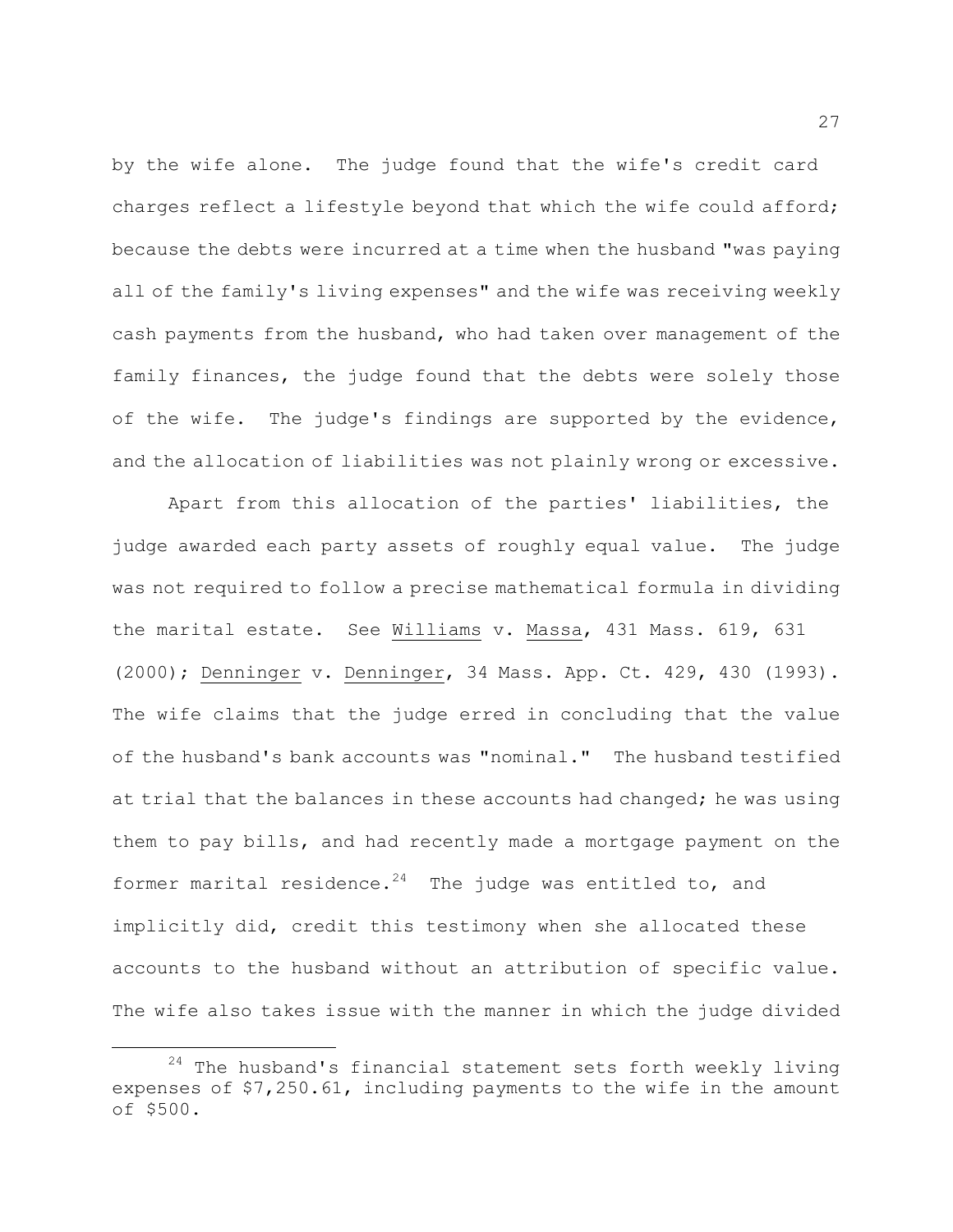the interests in a particular investment vehicle. The judge found that the present value of the husband's interest in that investment vehicle was \$24,625. One-half of the value of the investment vehicle was assigned to the wife. The wife makes no claim that the finding as to the present value of this asset is erroneous.<sup>25</sup> Rather, she argues that the asset should have been divided on an "if, as, and when basis," meaning that she should receive one-half of the value at some future date if, and when, investors receive a return on their investment.

Because the wife does not challenge the judge's finding as to the present value of this investment, and the parties have sufficient assets to permit a present payment, it was not an abuse of the judge's discretion to order present assignment of the wife's interest. See, e.g., Dewan v. Dewan, 399 Mass. 754, 757 (1987), citing Holbrook v. Holbrook, 103 Wis. 2d 327, 340 (Ct. App. 1981) (present assignment of percentage of future pension benefits is "the preferable approach" where sufficient assets are available at time of divorce to divide present value without causing undue hardship to either spouse).

Conclusion. For the foregoing reasons, the order in the

 $25$  The husband listed this as the value on his financial statement submitted to the court in conjunction with the divorce filing. The value reflects the cost of two subscription units of the investment vehicle made available through a private offering to employees of a certain investment firm, less an outstanding payment of \$375.